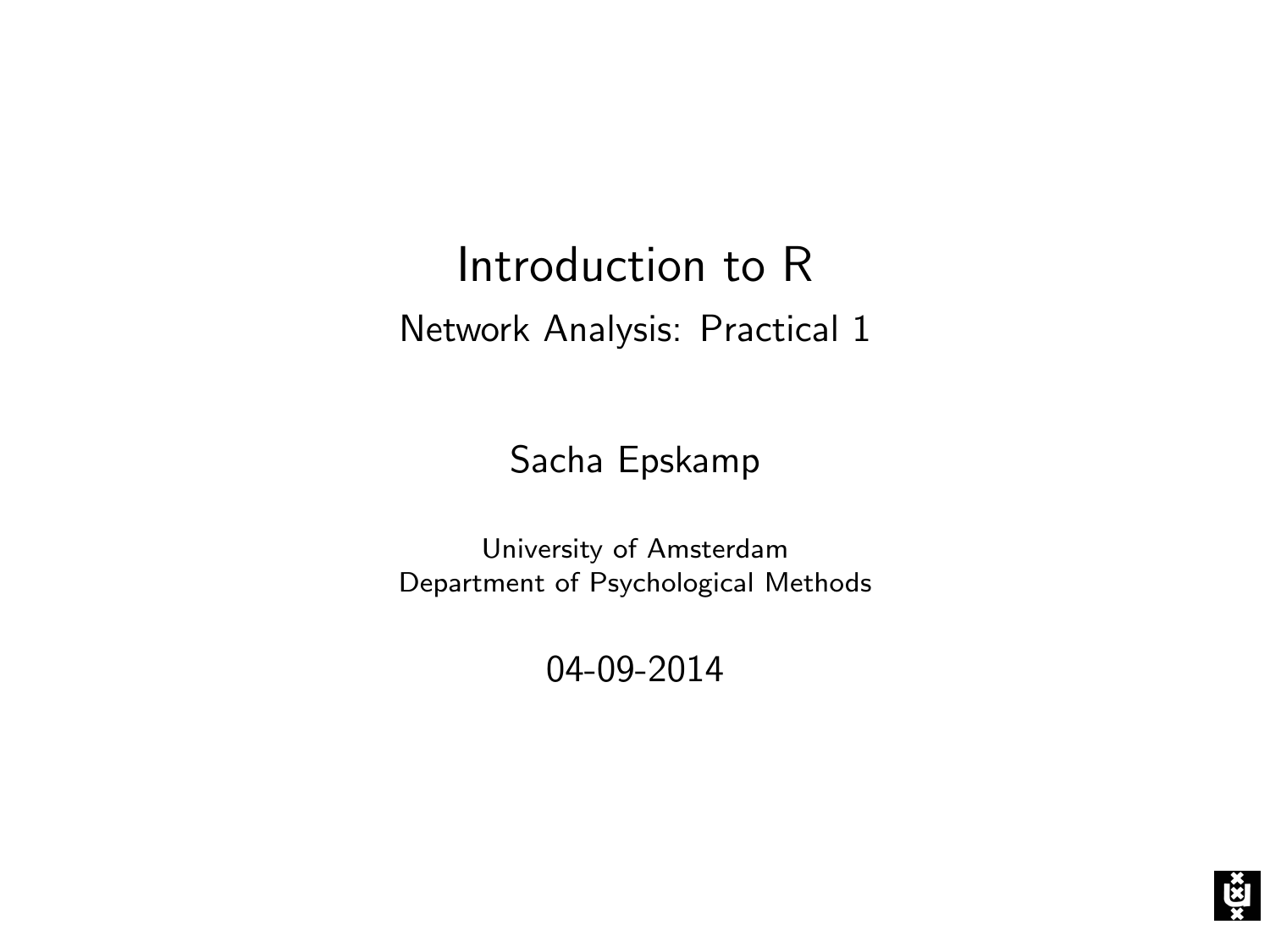# What is R?

 $\triangleright$  R is a statistical programming language

- $\triangleright$  Statistical analysis
- $\triangleright$  Data visualization
- $\triangleright$  Data mining
- $\triangleright$  General programming
- $\blacktriangleright$  It is open-source
	- ► Free as in "free beer" and "free speech"
	- $\blacktriangleright$  Large active community around R
	- $\blacktriangleright$  Many contributed packages

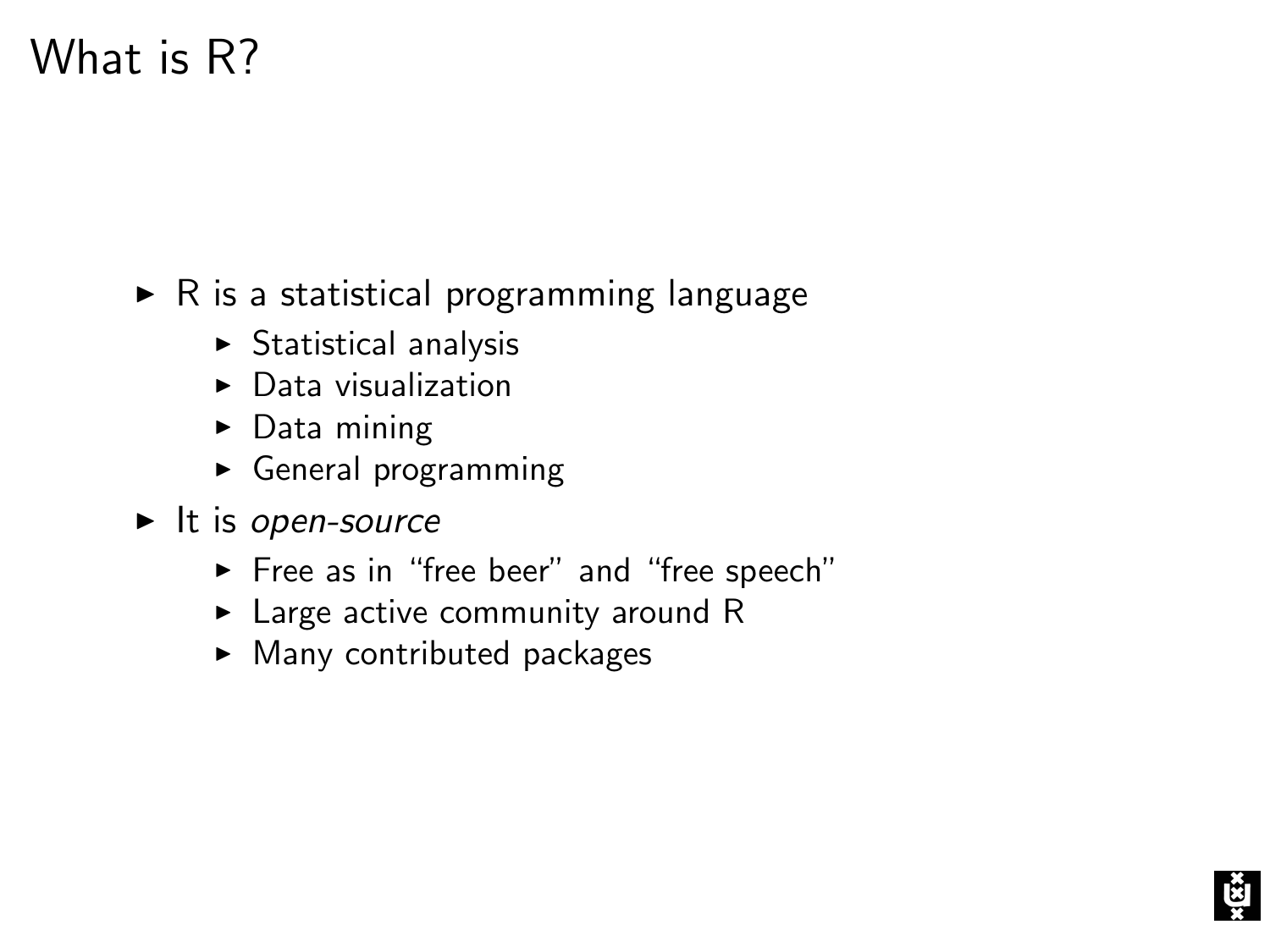# Why do you need to know R?

- $\triangleright$  R is very powerful, and allows us to manually compute everything we want if we choose to
- $\triangleright$  For many of the methods we use, R has either the simplest or the only implementation.
- $\triangleright$  The use of networks in psychology is very new and we are developing its methodology now. Since we don't own SPSS or any other commercial software, R is the only way for us to develop tools others can use

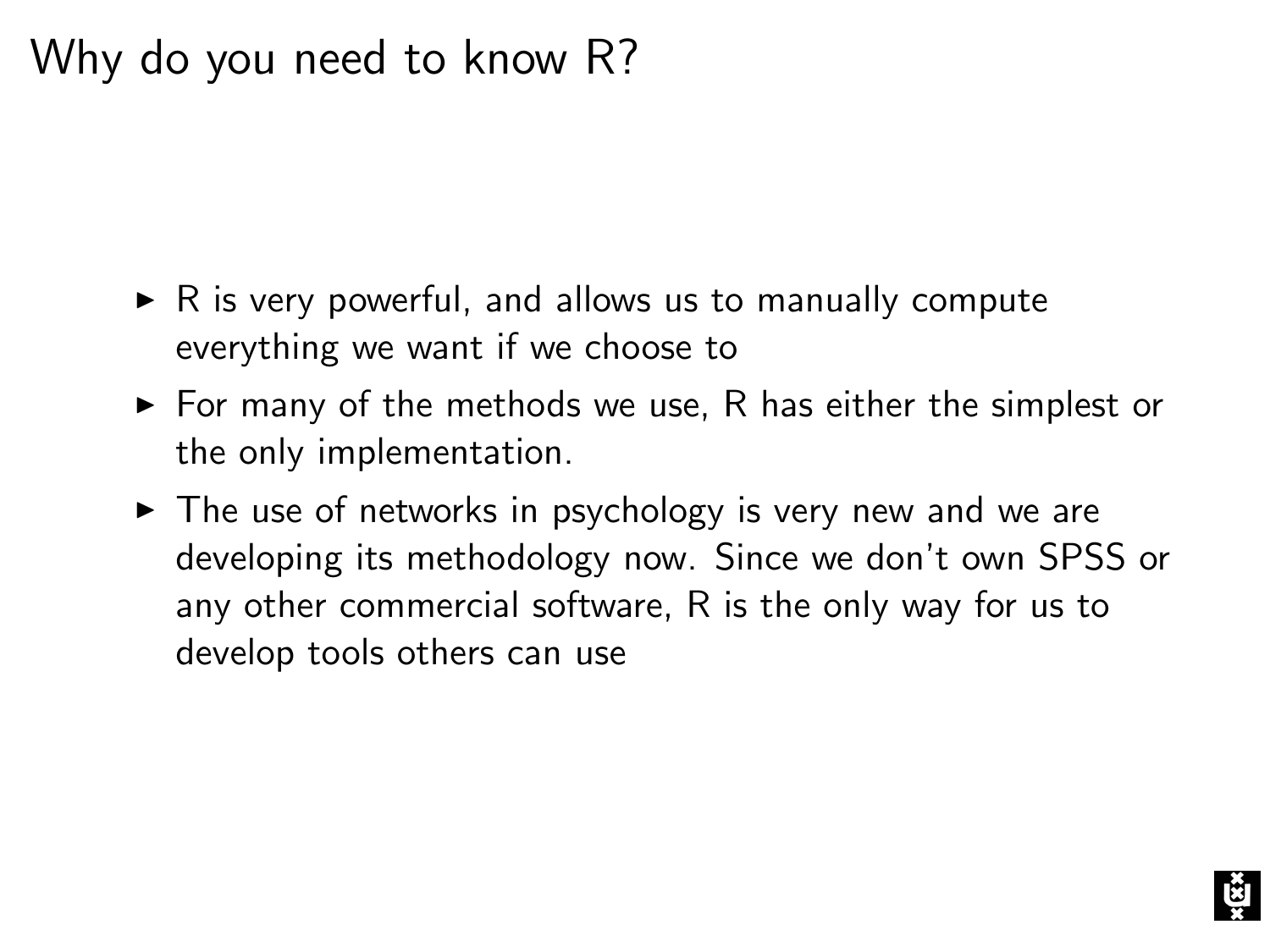# What do you need to know about R?

- $\blacktriangleright$  In this course not much. We intend the methods we will describe to be usable by researchers with little experience in R
	- $\triangleright$  No programming
	- $\triangleright$  Cookbook method
- $\triangleright$  But it is strongly advised that you learn more about R if you want to do more in methodology or psychometrics.
- $\triangleright$  To install R and RStudio see links section on Blackboard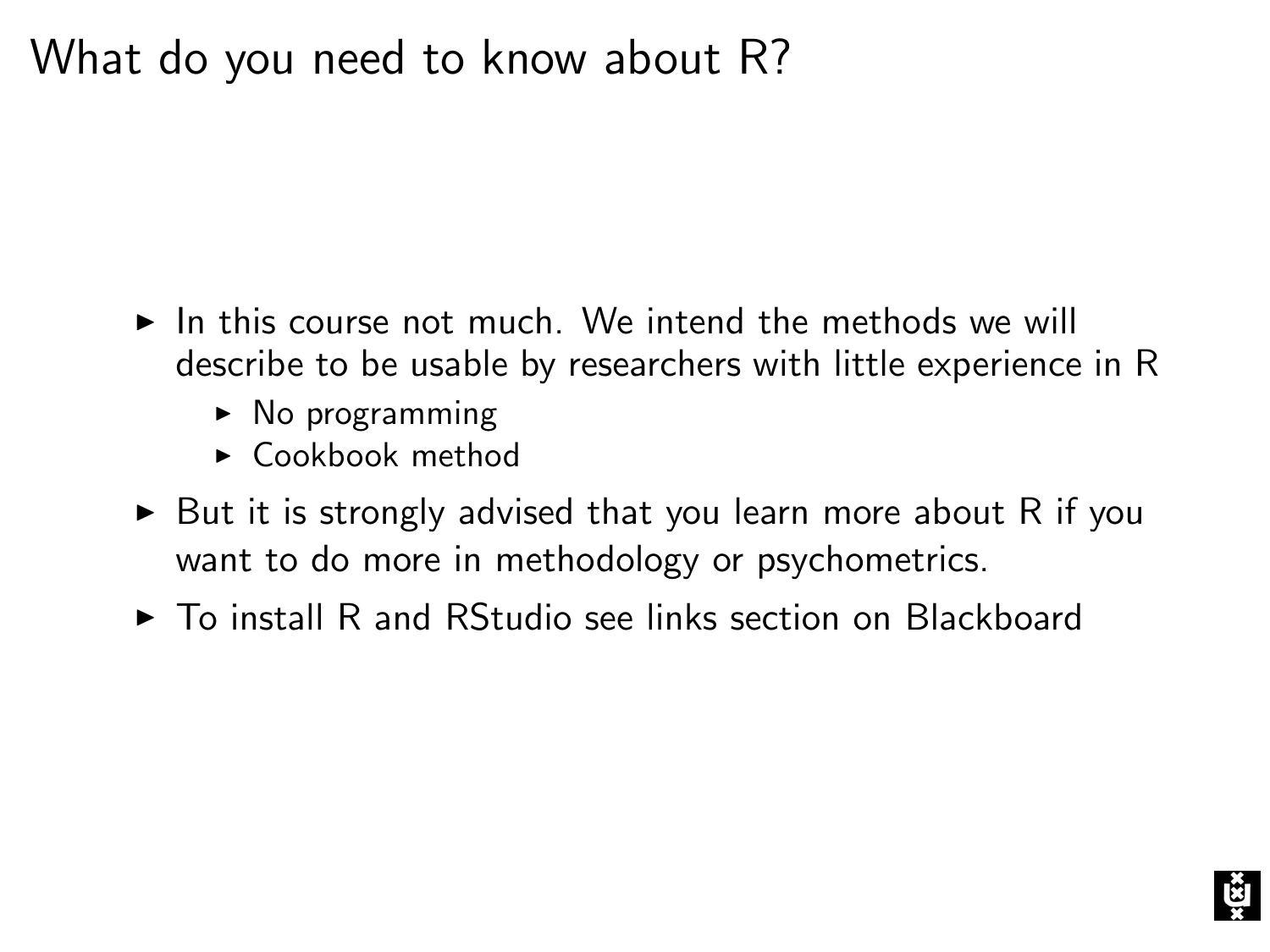## First use of R

- $\triangleright$  We will use the environment RStudio for our work in R
- $\triangleright$  RStudio has 4 panels:
	- Console This is the actual R window, you can enter commands here and execute them by pressing enter
		- Source This is where we can edit *scripts*. It is where you should always be working. Control-enter sends selected codes to the console

Plots/Help This is where plots and help pages will be shown Workspace Shows which objects you currently have

 $\triangleright$  Anything following a # symbol is treated as a comment!

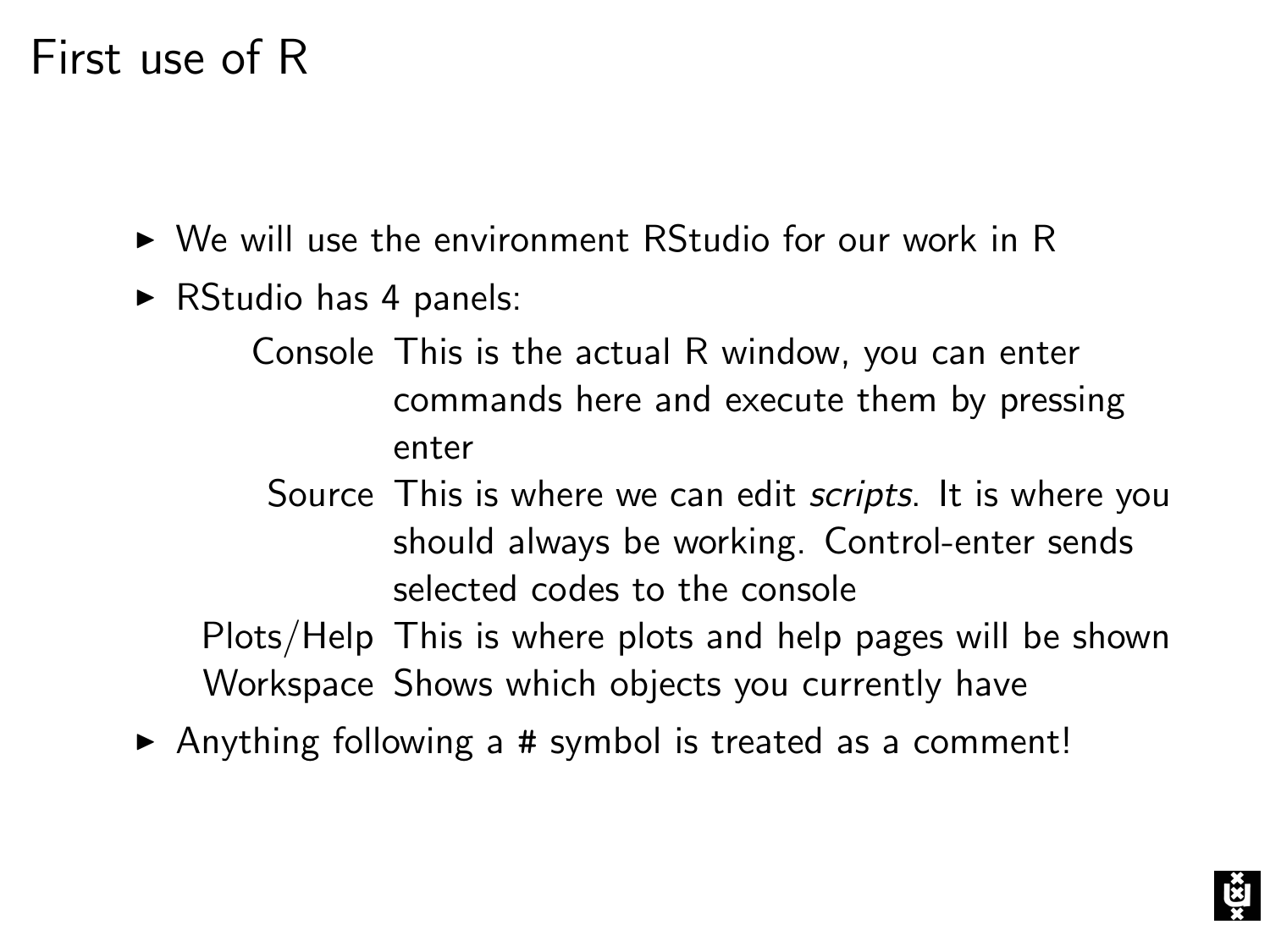#### Use R as calculator

 $1 + 1$ ## [1] 2  $(10 * 20) / 100$ ## [1] 2 exp(1.5 \*  $(2.1 - 1.8)$ ) /  $(1 + \exp(1.5 * (2.1 - 1.8)))$ ## [1] 0.6106

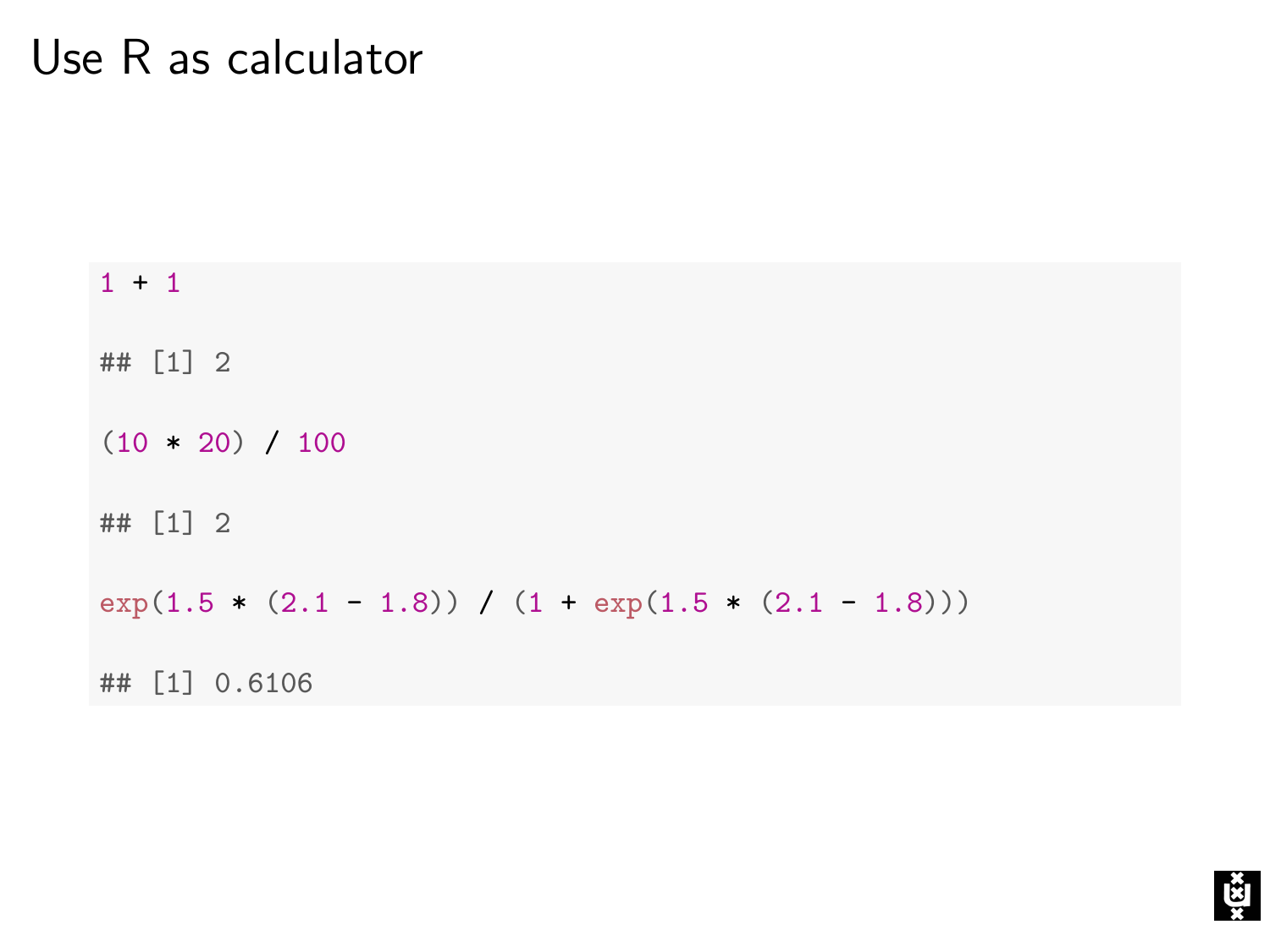# Numbers

| # Numbers:<br>1.5 |  |
|-------------------|--|
| ## [1] 1.5        |  |
| 10                |  |
| ## [1] 10         |  |

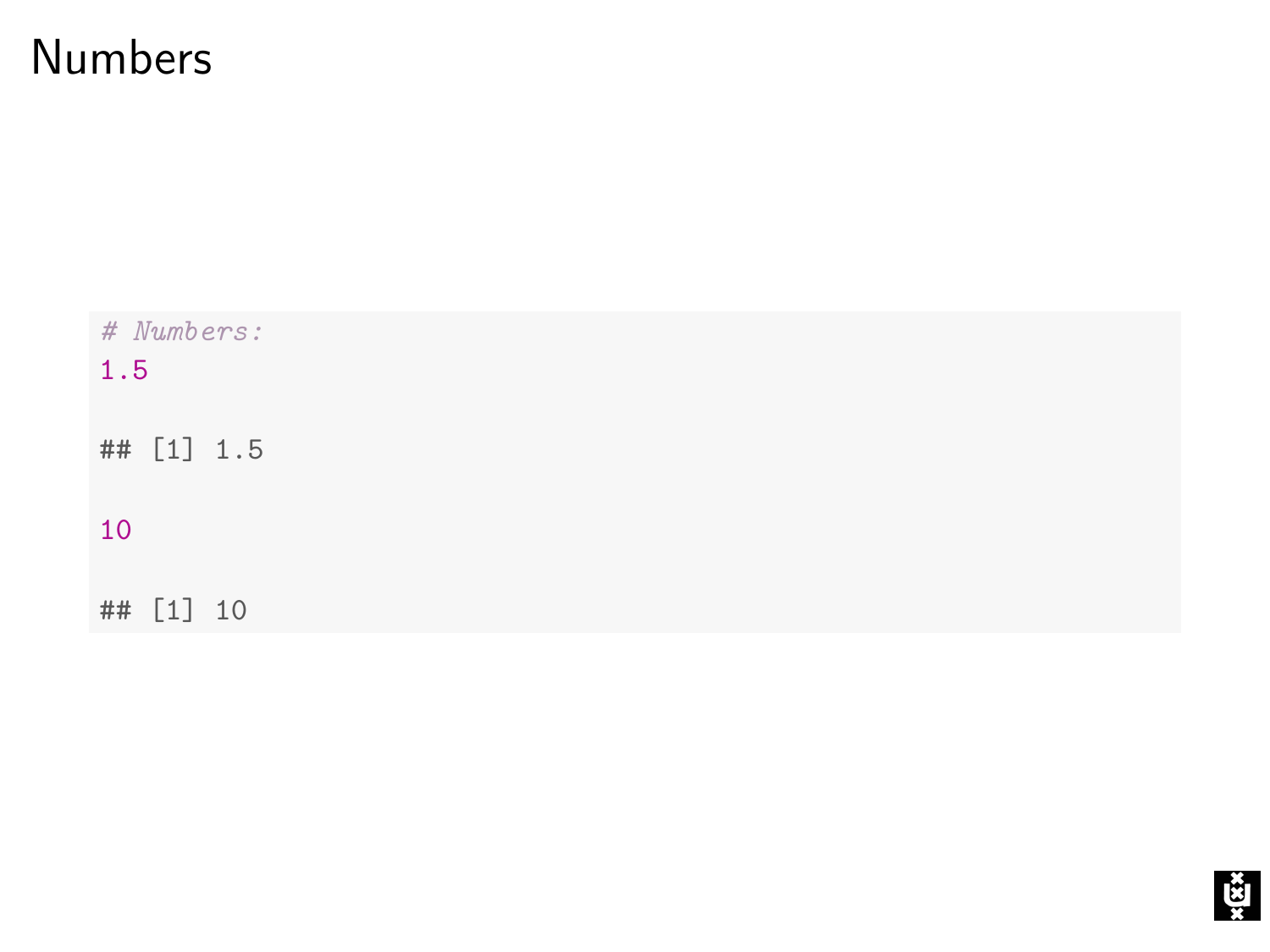# **Strings**

```
# Strings (within single or double quotes):
'this is a string'
## [1] "this is a string"
"this is also a string"
## [1] "this is also a string"
"
This is a very long string
with multile lines
"
## [1] "\nThis is a very long string\n\nwith multile lines\n"
```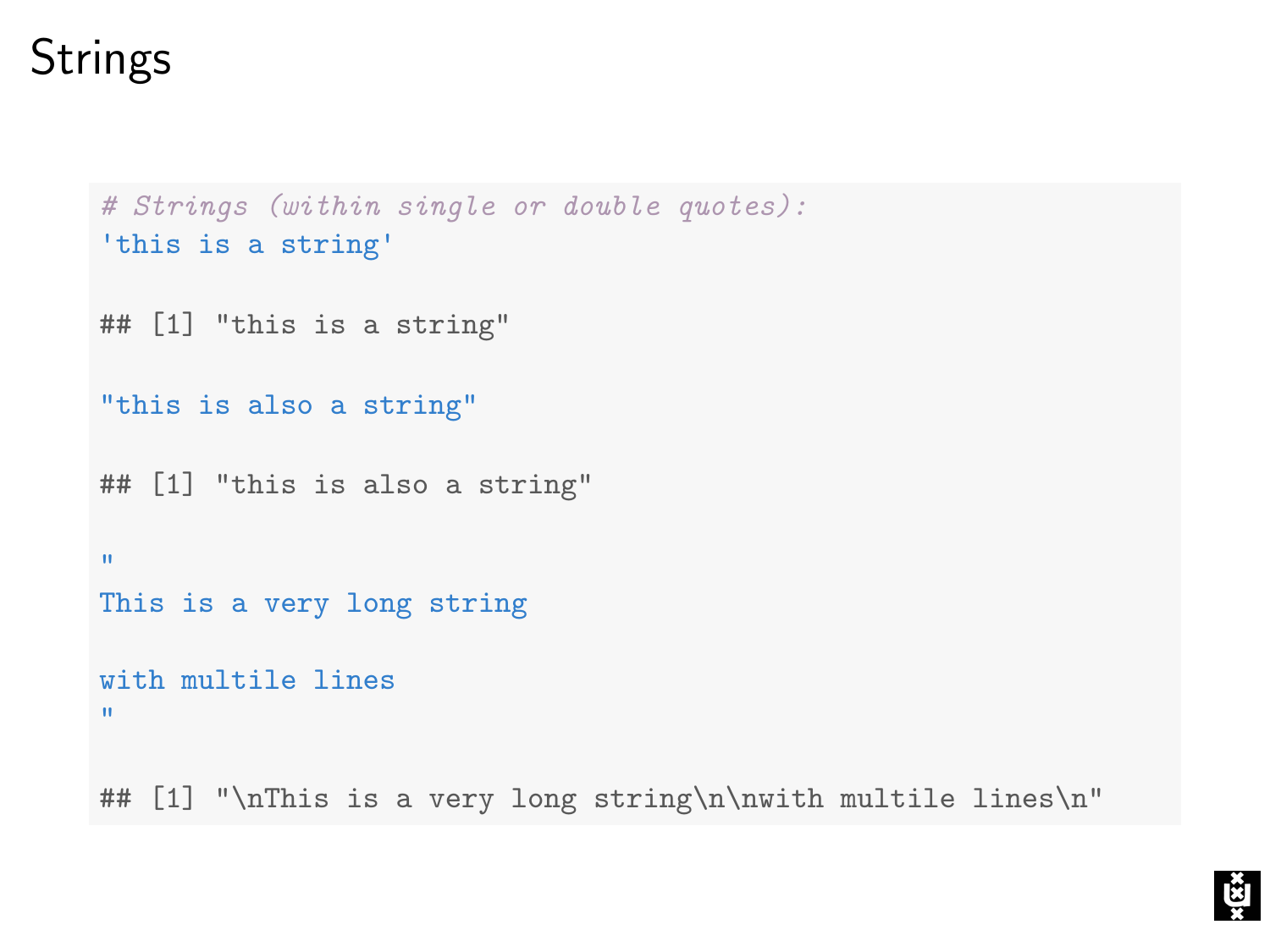# Logicals

# Logical (only TRUE or FALSE): TRUE

## [1] TRUE

FALSE

## [1] FALSE

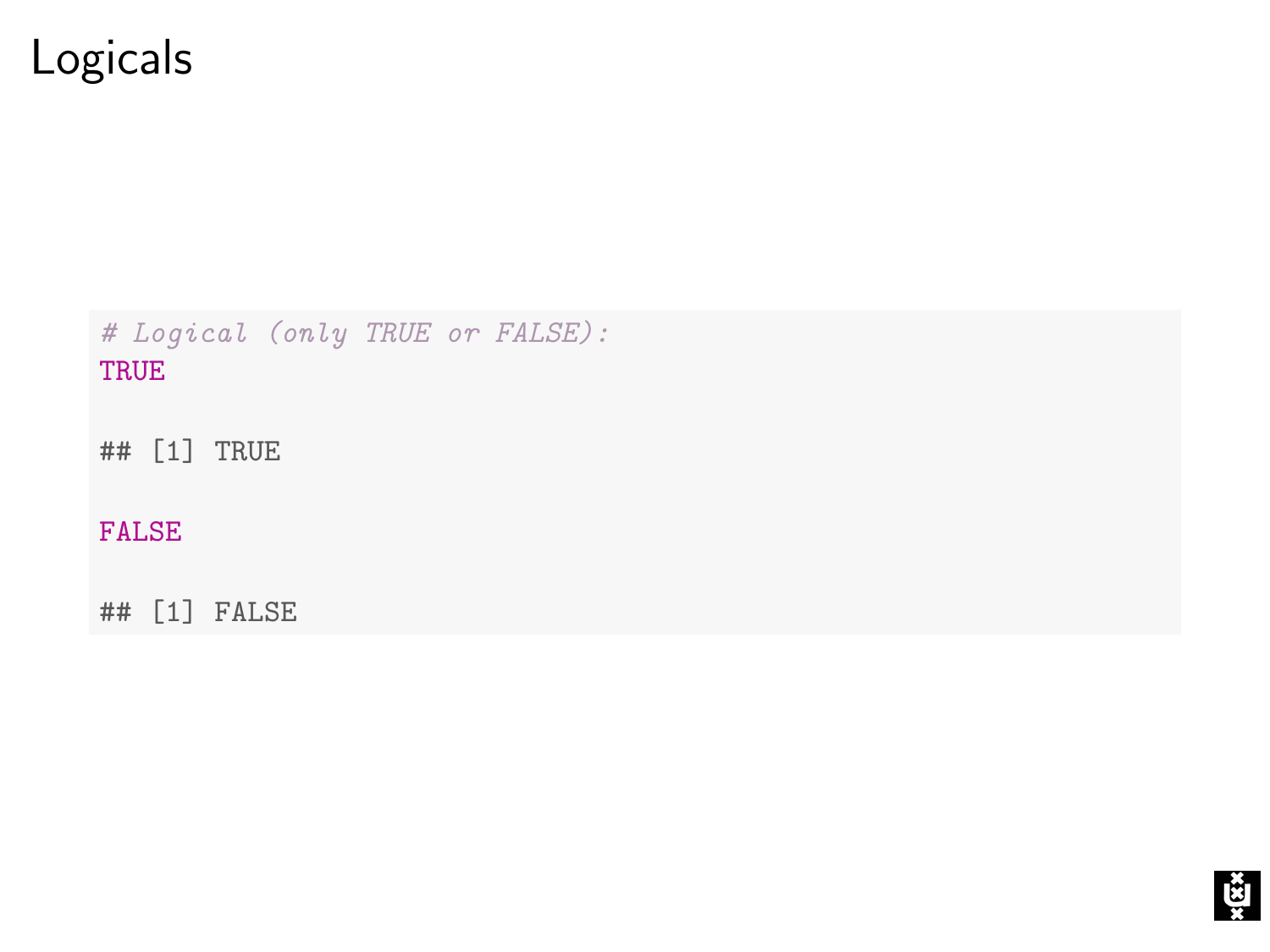## Assign and use objects

- The <- operator can be used to store values into objects
- $\triangleright$  an object can contain anything in R
- $\triangleright$  Objects can be overwritten
- $\triangleright$  R expressions that are not stored in an object are *printed*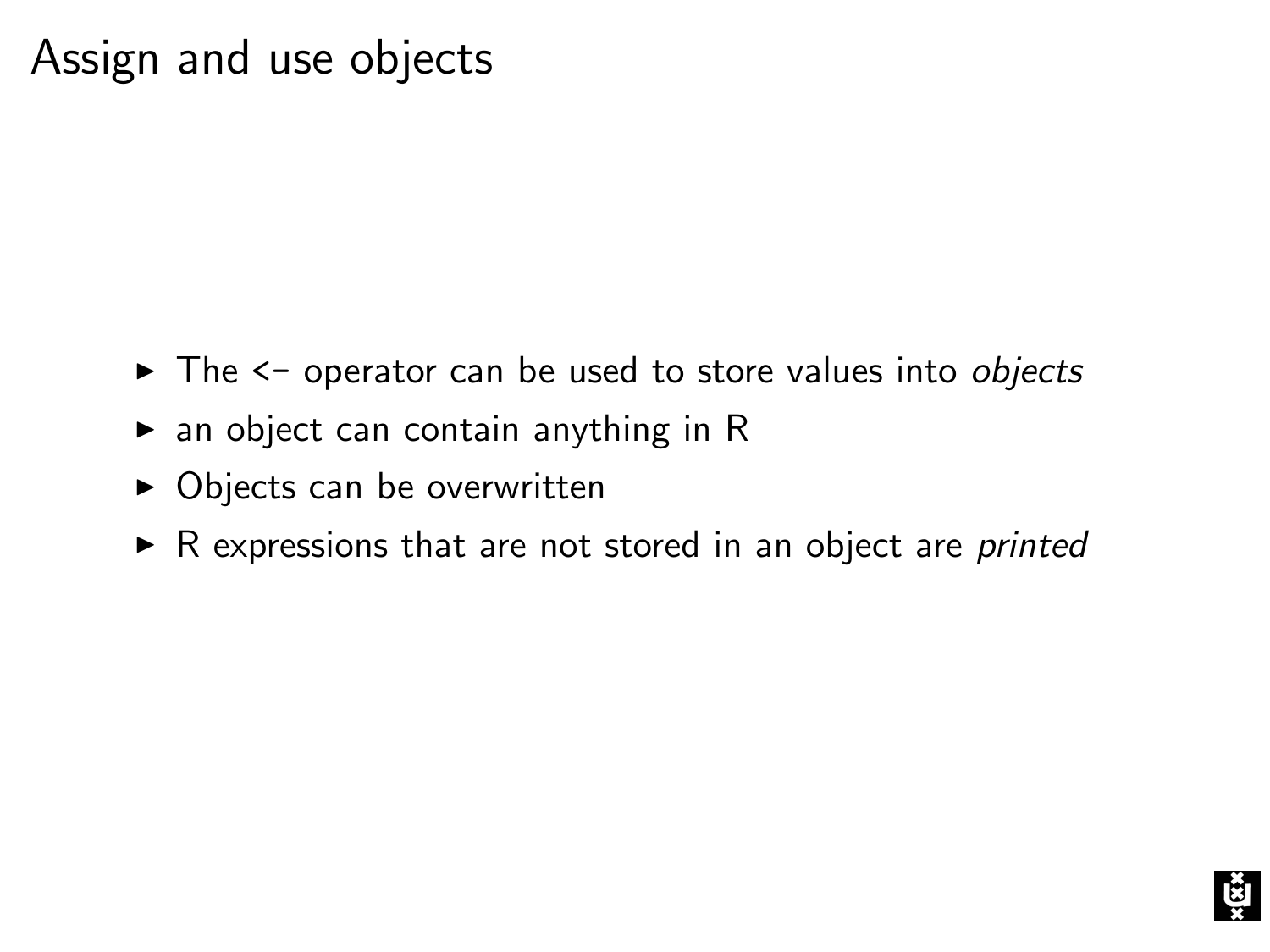### Assign and use objects

| $a \leftarrow 1$<br>$\rm a$      |  |
|----------------------------------|--|
| ## [1] 1                         |  |
| $b \leftarrow 2$<br>$a + b$      |  |
| ## [1] 3                         |  |
| $a \leftarrow a + b$<br>$\rm{a}$ |  |
| ## [1] 3                         |  |
| $\rm b$                          |  |
| ## [1] 2                         |  |

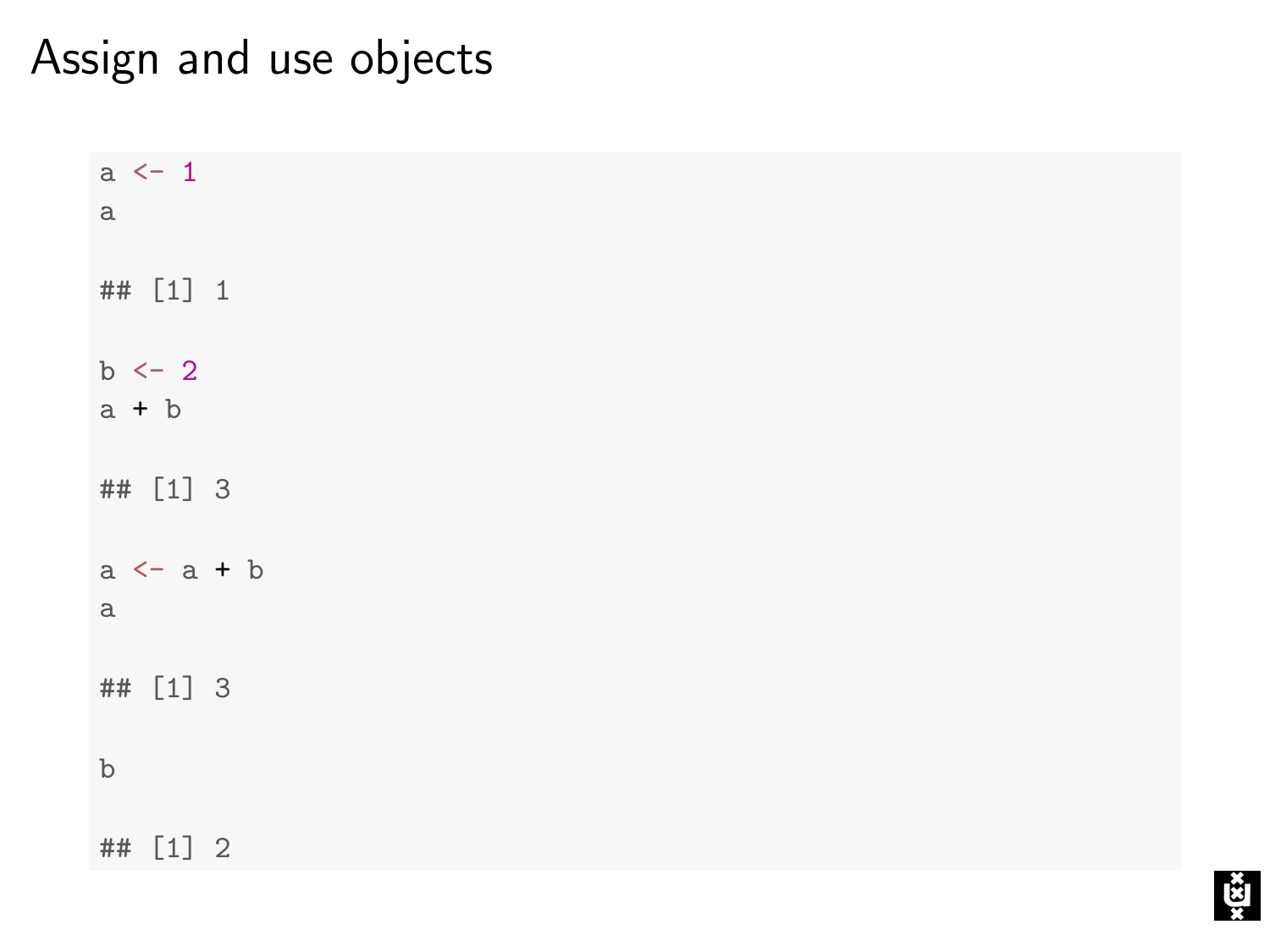#### Vectors

- $\triangleright$  Everything in R is basically a vector
- $\triangleright$  Use c(1, 2, 3) to manually create a vector
- $\triangleright$  A colon can be used to create an integer sequence
- $\triangleright$  Vectors can be calculated with. Either calculate with vectors of same length or use a vector and a single number.
- $\triangleright$  A vector can be *indexed* using square brackets

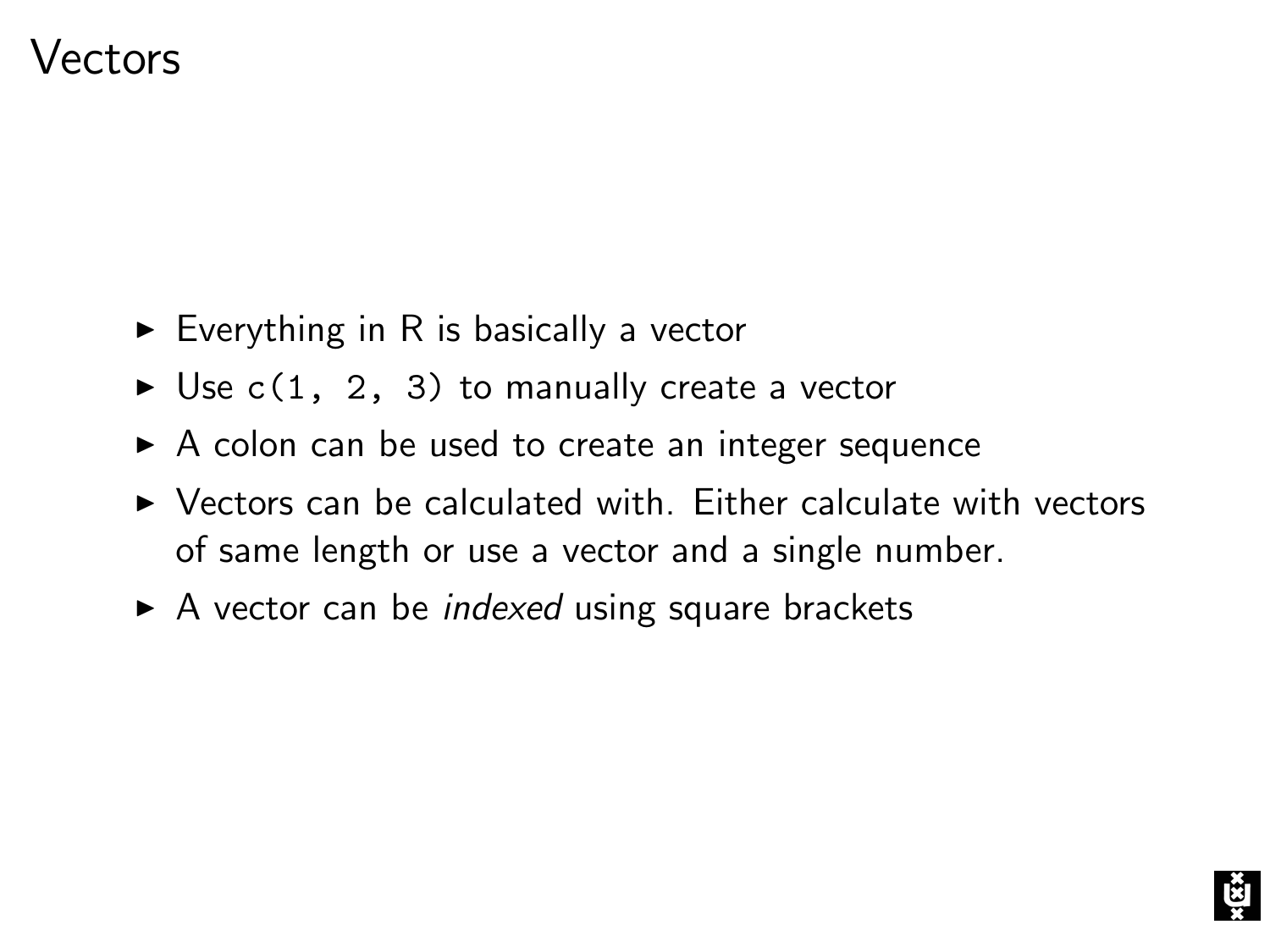#### Vectors

```
# Create vectors:
v1 \leftarrow c(5, 2, 10, 1)v<sub>1</sub>## [1] 5 2 10 1
v2 < -1.4v<sub>2</sub>## [1] 1 2 3 4
# Add them:
v1 + v2
## [1] 6 4 13 5
# Add 1 to all elements of v1:
v1 + 1## [1] 6 3 11 2
```
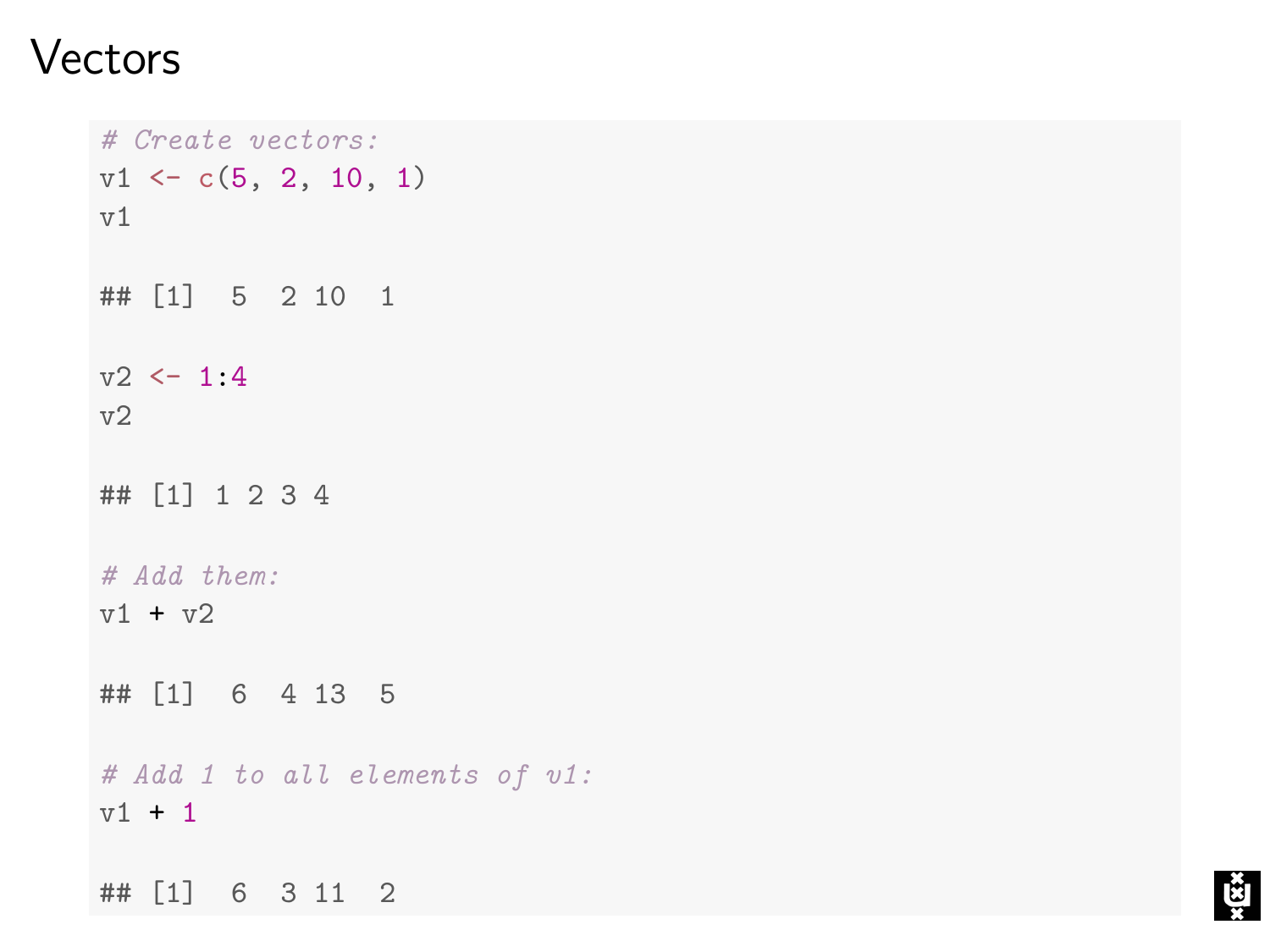# Indexing

```
v1 \leftarrow c(5, 2, 10, 1)v1
## [1] 5 2 10 1
# Get 3rd element of v1:
v1[3]
## [1] 10
# Change this element:
v1[3] < -0v1
## [1] 5 2 0 1
```
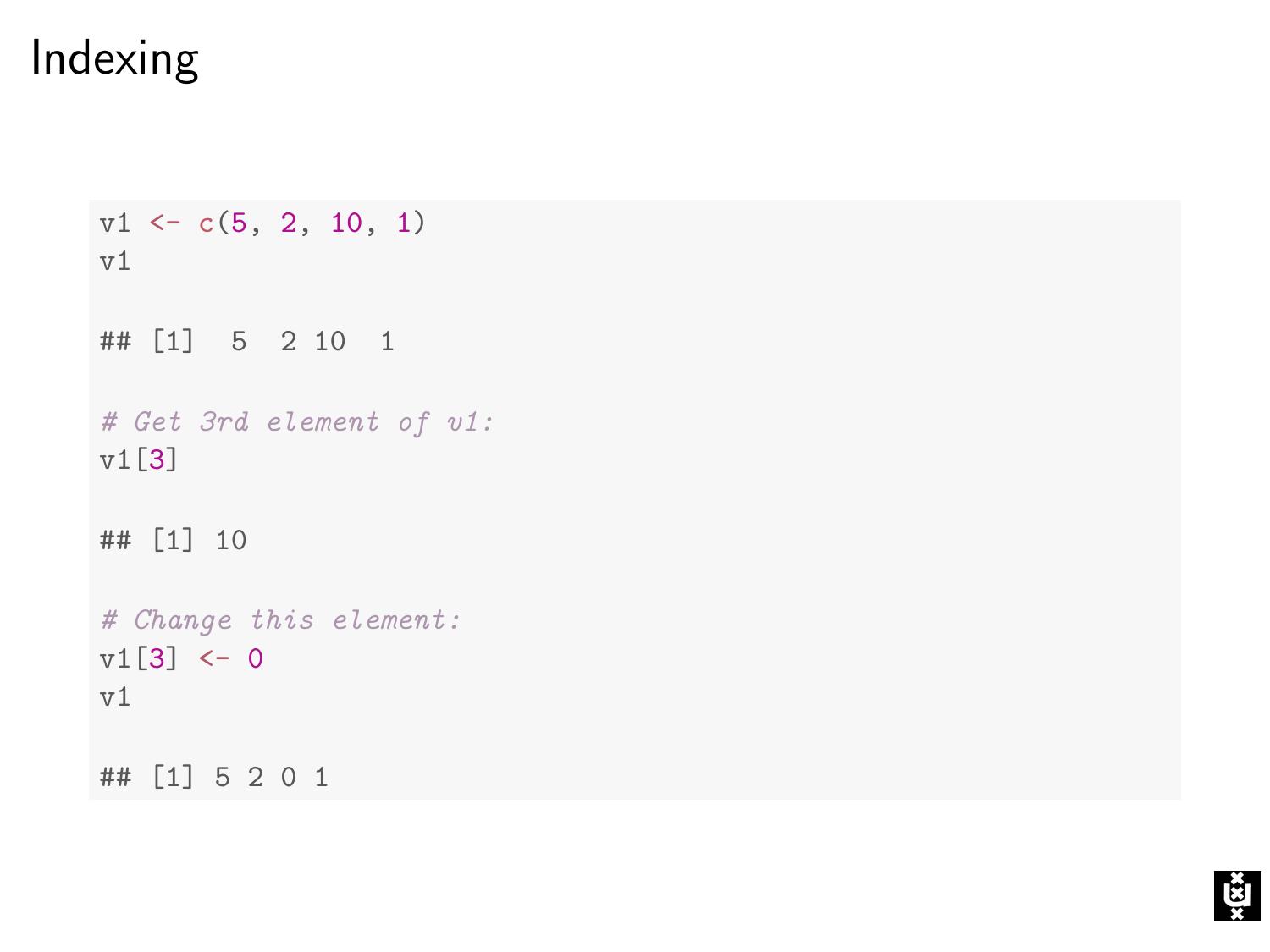### Functions

- $\triangleright$  A function is a small program, it takes input, does something and gives you output
- $\blacktriangleright$  It is always of the form name(argument, argument, argument, ...)
- $\blacktriangleright$  Its output needs to be stored in an object if you want to keep it
- $\triangleright$  A documentation can be found for every function using ?name
- $\triangleright$  See for an extensive list of many functions the reference card on blackboard

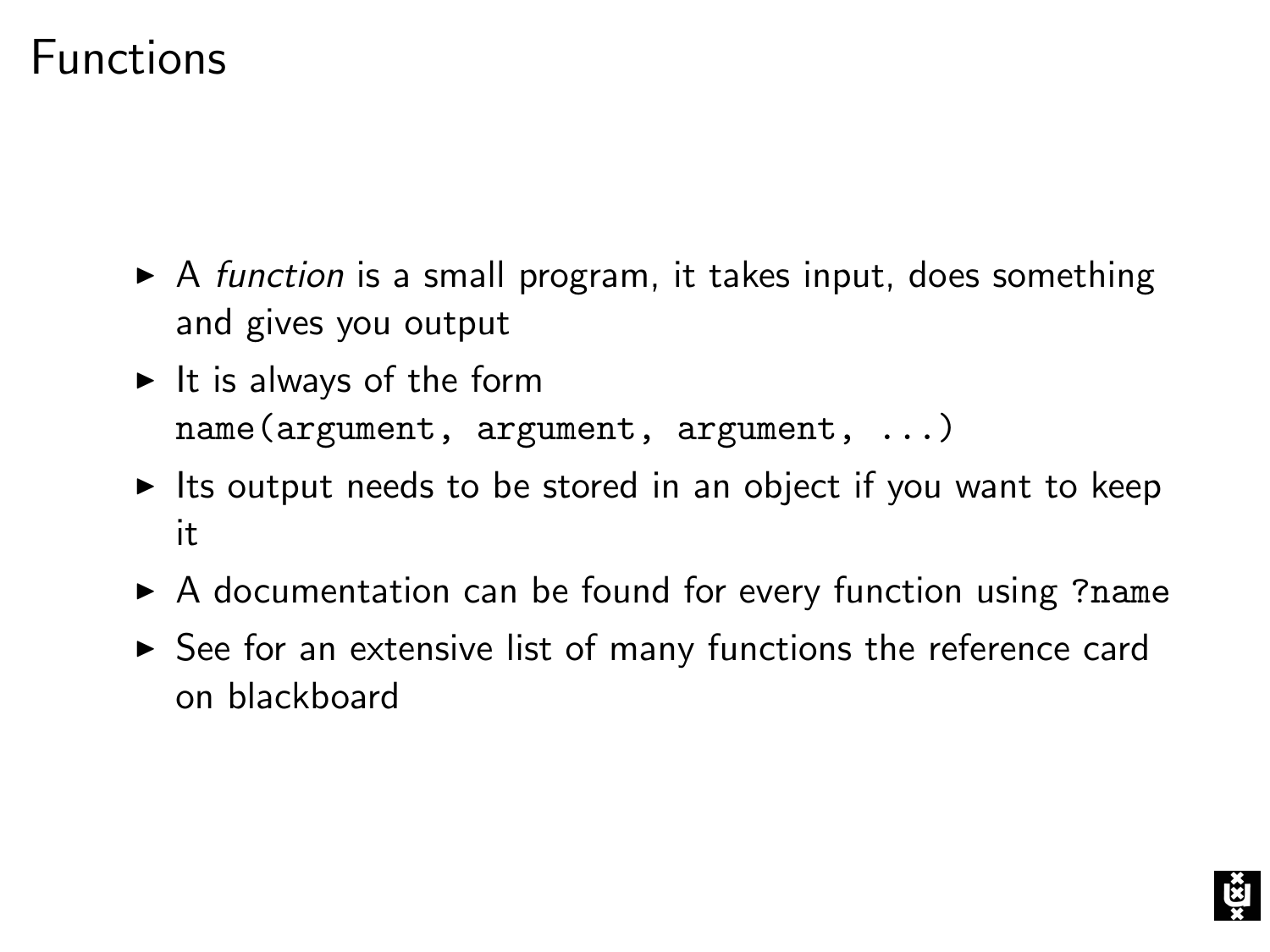### Functions

```
v1 \leftarrow c(5, 2, 10, 1)# Compute mean of v1:
mean(v1)## [1] 4.5
# Compute sum of v1:
sum(v1)## [1] 18
```

```
# Help pages of these functions:
?mean
?sum
```
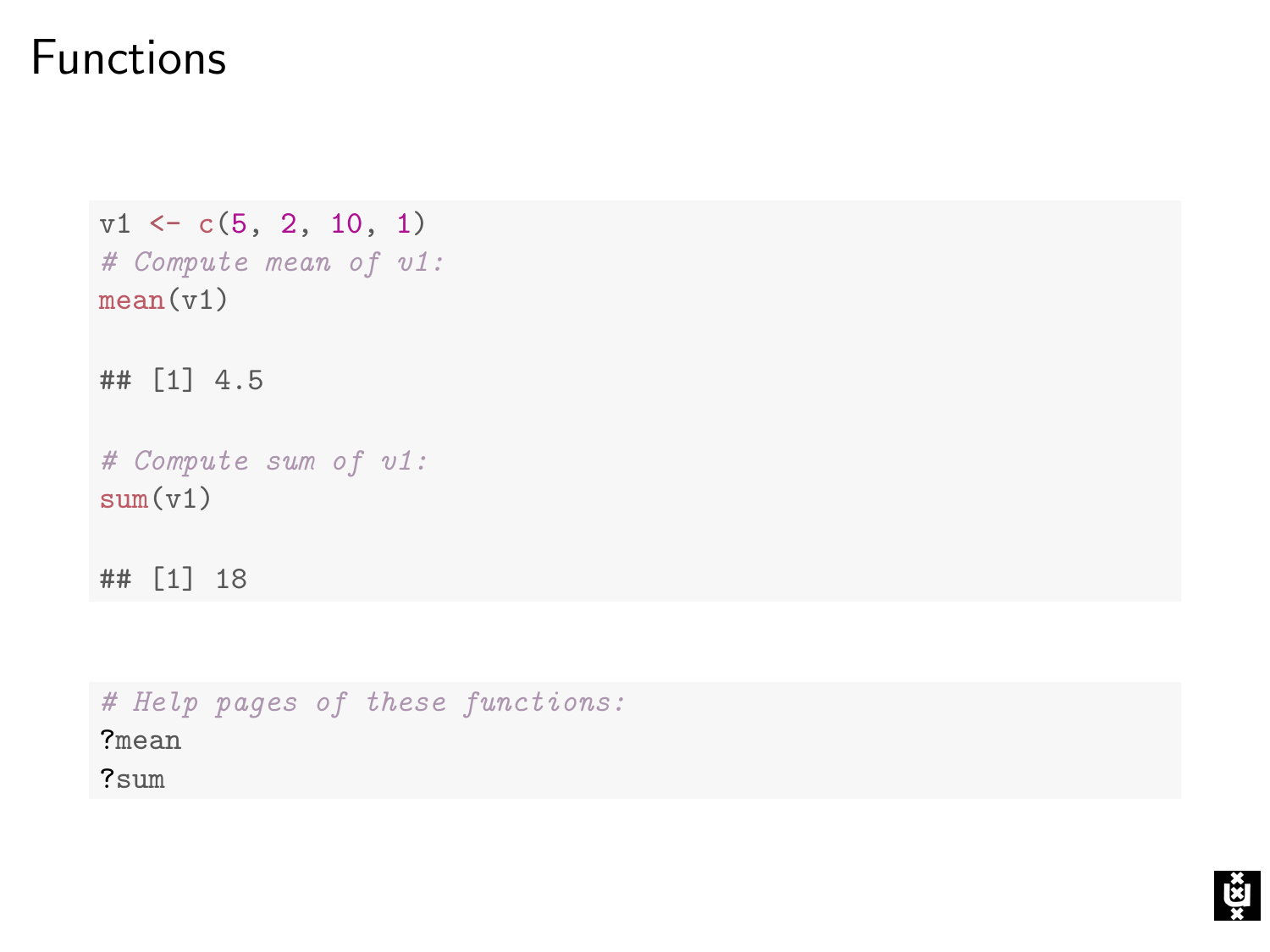## **Matrices**

- $\triangleright$  A very important function for this course is matrix(). It creates a matrix, which is basically a two dimensional table.
- $\triangleright$  Technically, a matrix is a vector with two dimension attributes
	- $\triangleright$  Rows indicate horizontal lines of cells
	- $\triangleright$  Columns indicate vertical lines of cells
- $\triangleright$  The first argument of matrix is a vector to fill the matrix with, the second argument the number of rows and the third argument the number of columns (see also ?matrix)
- $\triangleright$  Again they can be indexed with square brackets, but now need both row and column information, separated by a comma

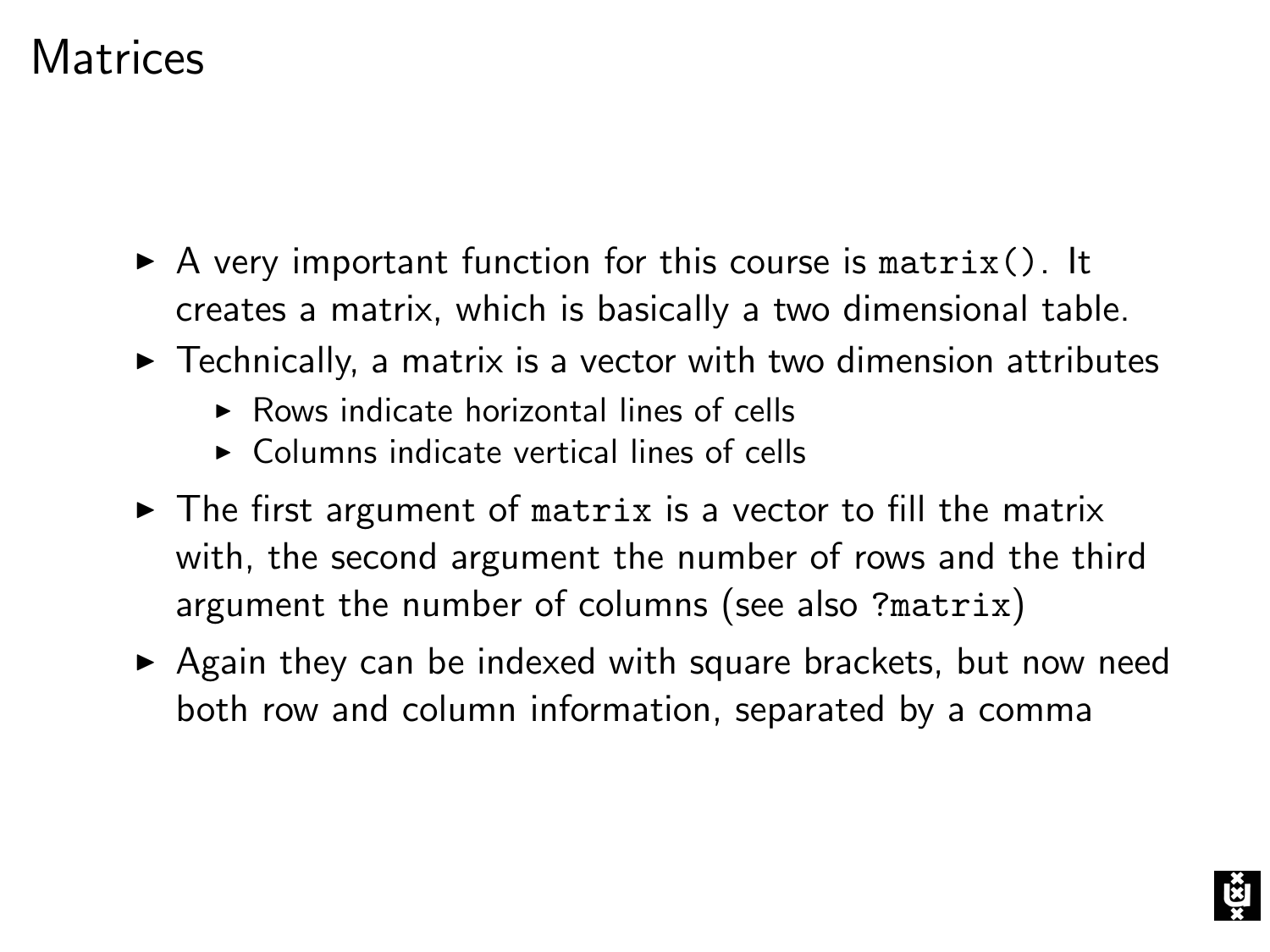## **Matrices**

```
set.seed(1)
# A matrix in.ml \leftarrow matrix(sample(1:9),3,3)m1
## [,1] [,2] [,3]
## [1,] 3 6 8
## [2,] 9 2 7
## [3,] 5 4 1
# Another matrix:
m2 \leftarrow matrix(sample(1:9),3,3)m2
## [,1] [,2] [,3]
## [1,] 1 5 6
## [2,] 2 7 3
## [3,] 8 4 9
```
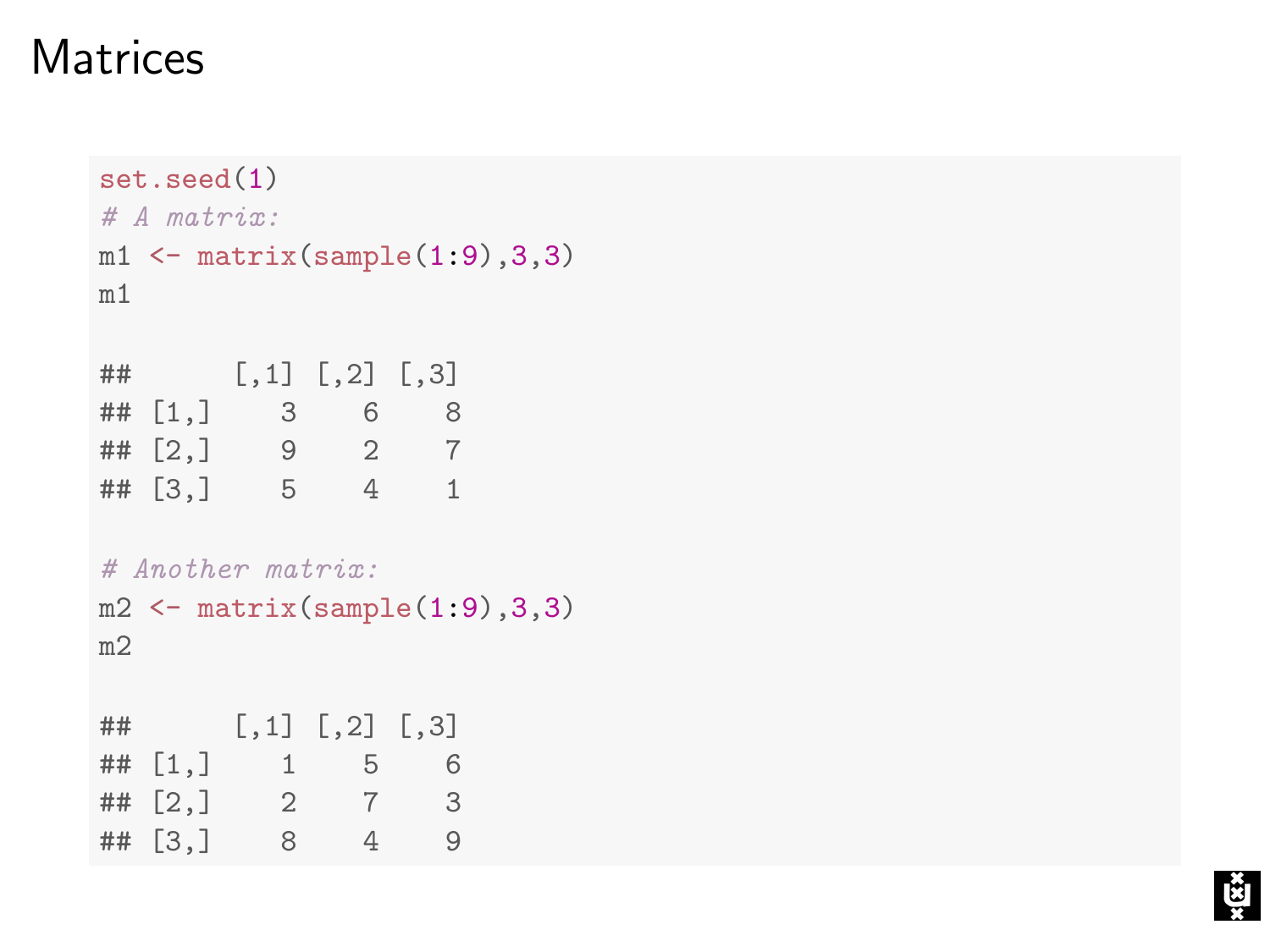## Indexing matrices

```
# Index first row second column:
m2[1,2]
## [1] 5
# Overwrite an element:
m2[3,3] <- 0
m2
## [,1] [,2] [,3]
## [1,] 1 5 6
## [2,] 2 7 3
## [3,] 8 4 0
```
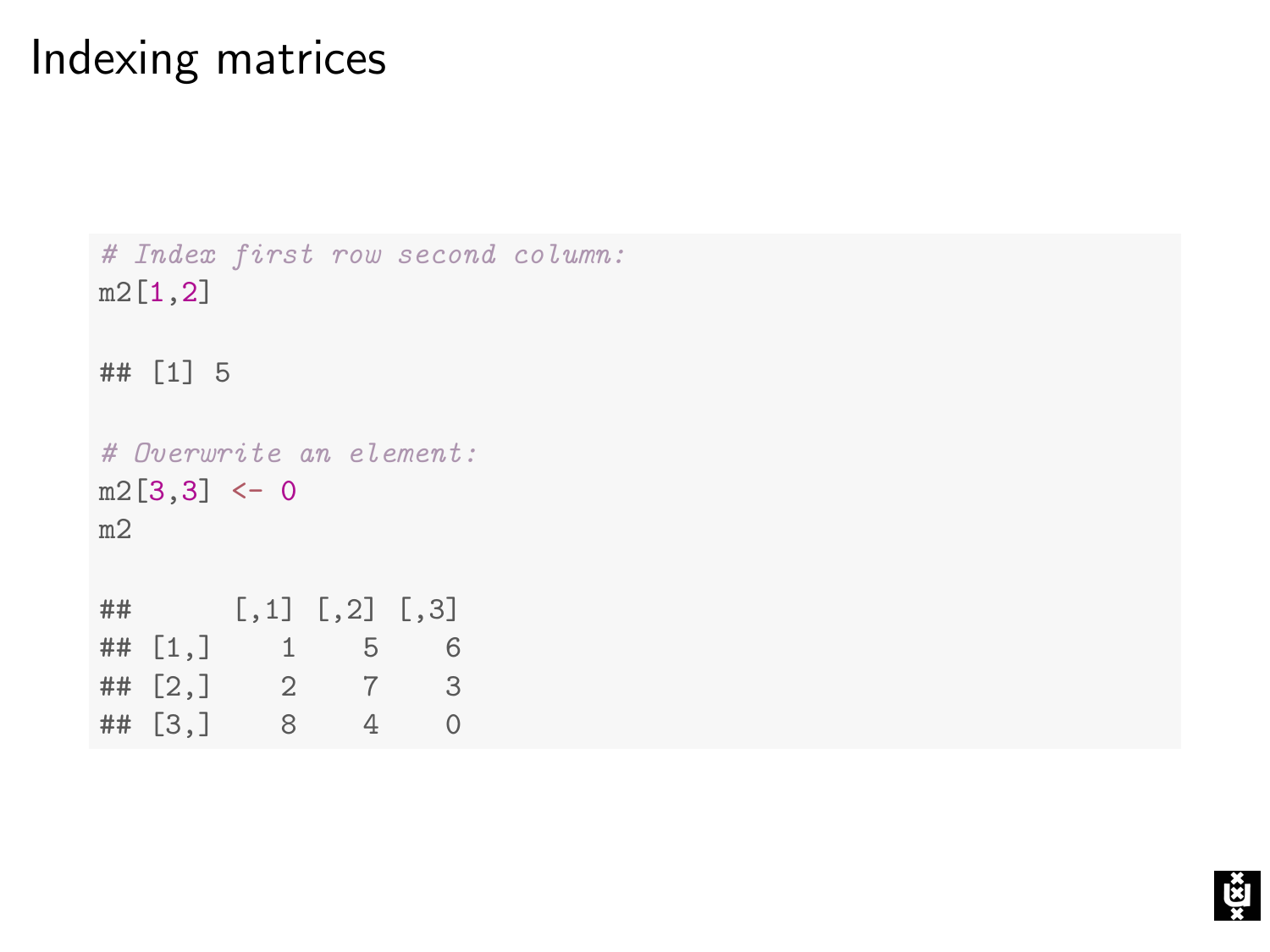- $\triangleright$  The list() function can be used to create a list
- $\triangleright$  This is an object that can contain other objects
- $\triangleright$  To index a list use double square brackets, or a dollar sign (see example on next slides).

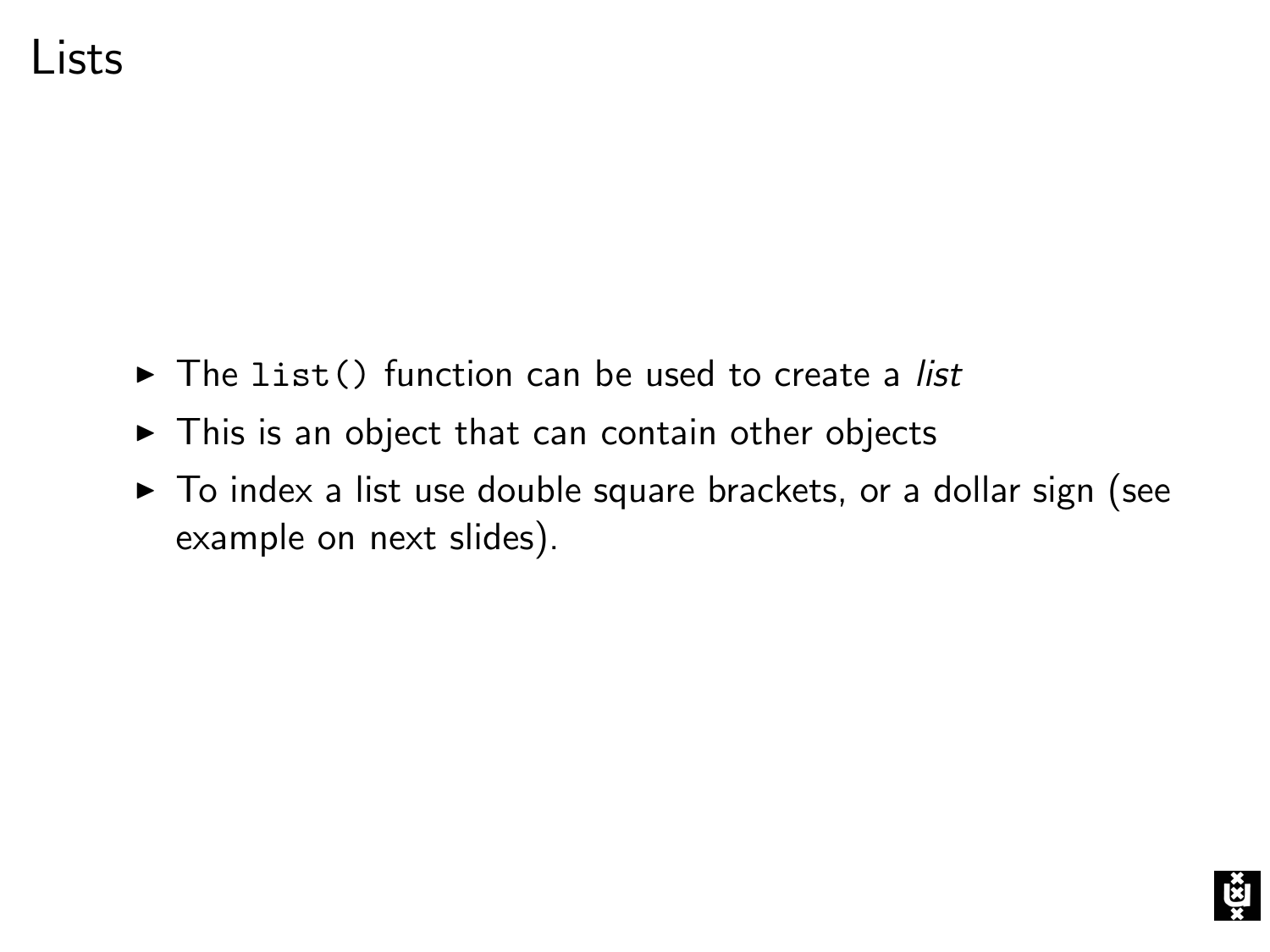#### Lists

```
# A vector:
v1 \leftarrow c(5, 10, 1, 3)v1
## [1] 5 10 1 3
# A matrix:
ml \leftarrow matrix(c(5, 2, 10, 1), 2, 2)m1
## [,1] [,2]
## [1,] 5 10
\# [2,] 2 1
# Put them in a list:
11 \leftarrow list(v1 = v1, m1 = m1)
```
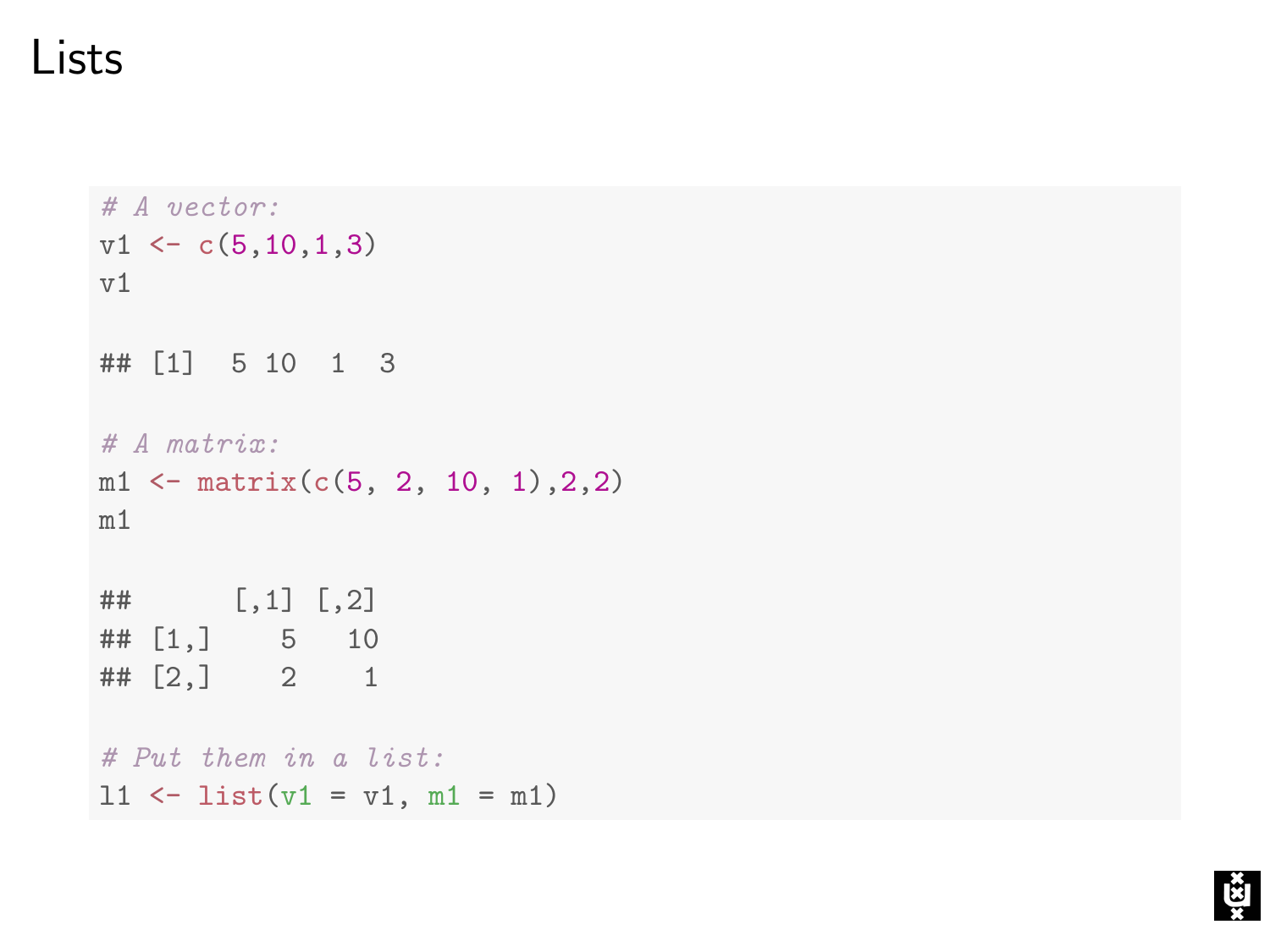#### Lists

 $str(11)$ 

## List of 2 ## \$ v1: num [1:4] 5 10 1 3 ## \$ m1: num [1:2, 1:2] 5 2 10 1

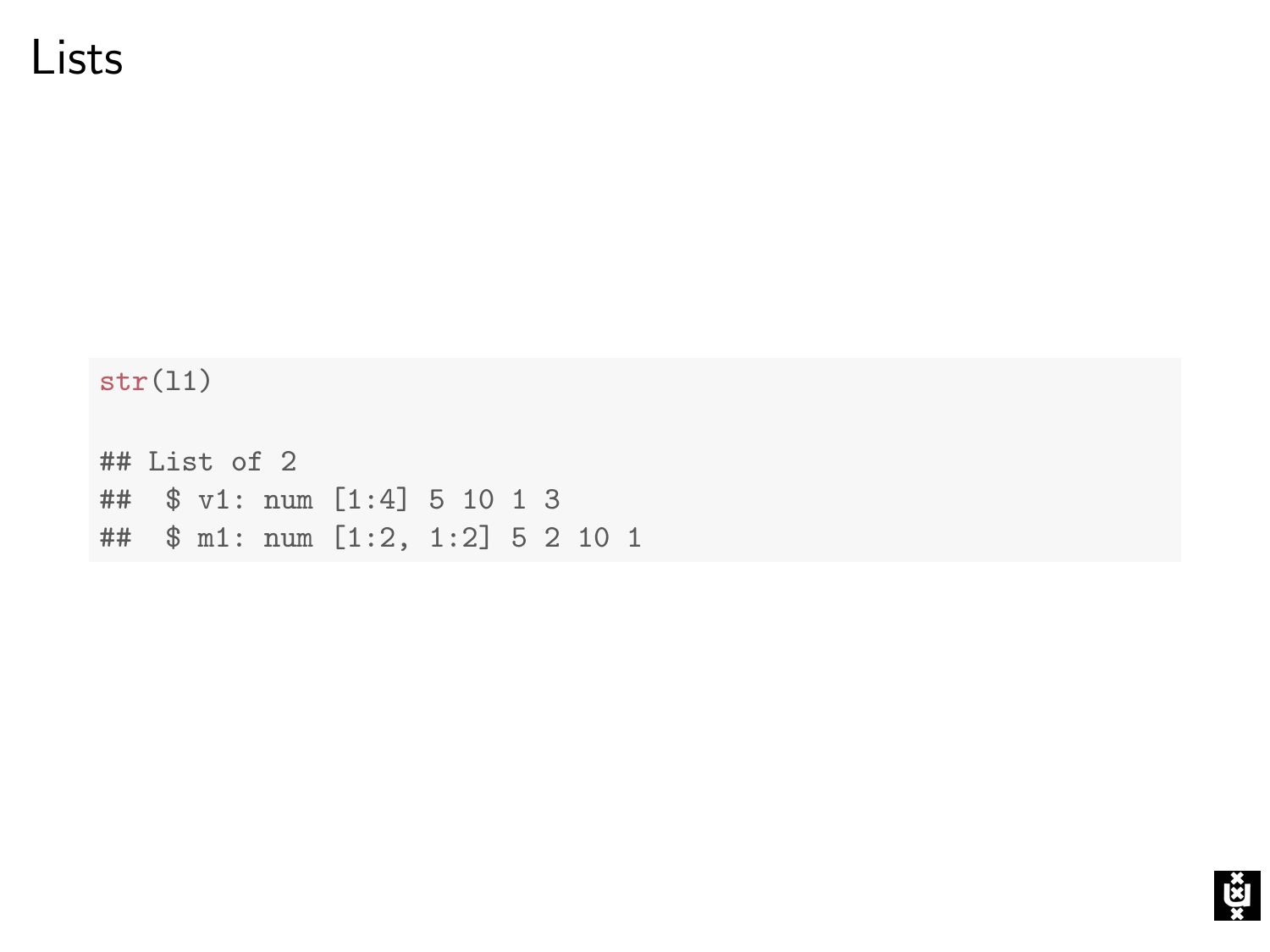# Indexing lists

```
# Index the vector v1:
l1$v1
## [1] 5 10 1 3
l1[['v1']]
## [1] 5 10 1 3
# Change an element in the matrix m1:
11$m1[2,2] <- 0
l1$m1
## [,1] [,2]
## [1,] 5 10
## [2,] 2 0
```
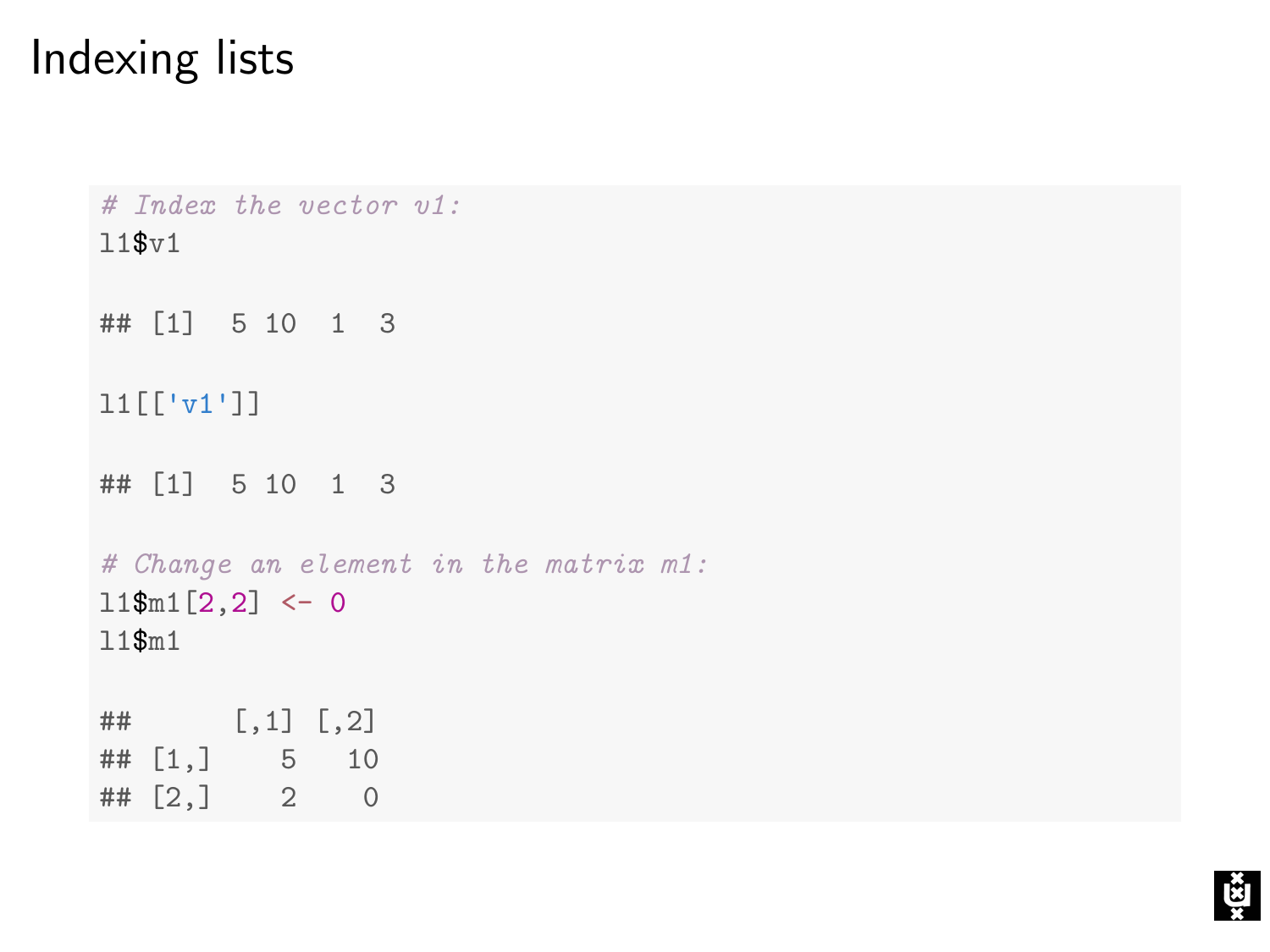## Data frames

- $\triangleright$  The data.frame() function can be used to create a data frames
- $\triangleright$  A data frame is a combination of a matrix and a list
	- $\blacktriangleright$  Looks like a matrix and can be indexed as one
	- $\triangleright$  Contains variables as each row, which can be indexed as in lists
- $\blacktriangleright$  This is the structure you will use when working with data
- $\triangleright$  Very similar to how data is stored in SPSS!

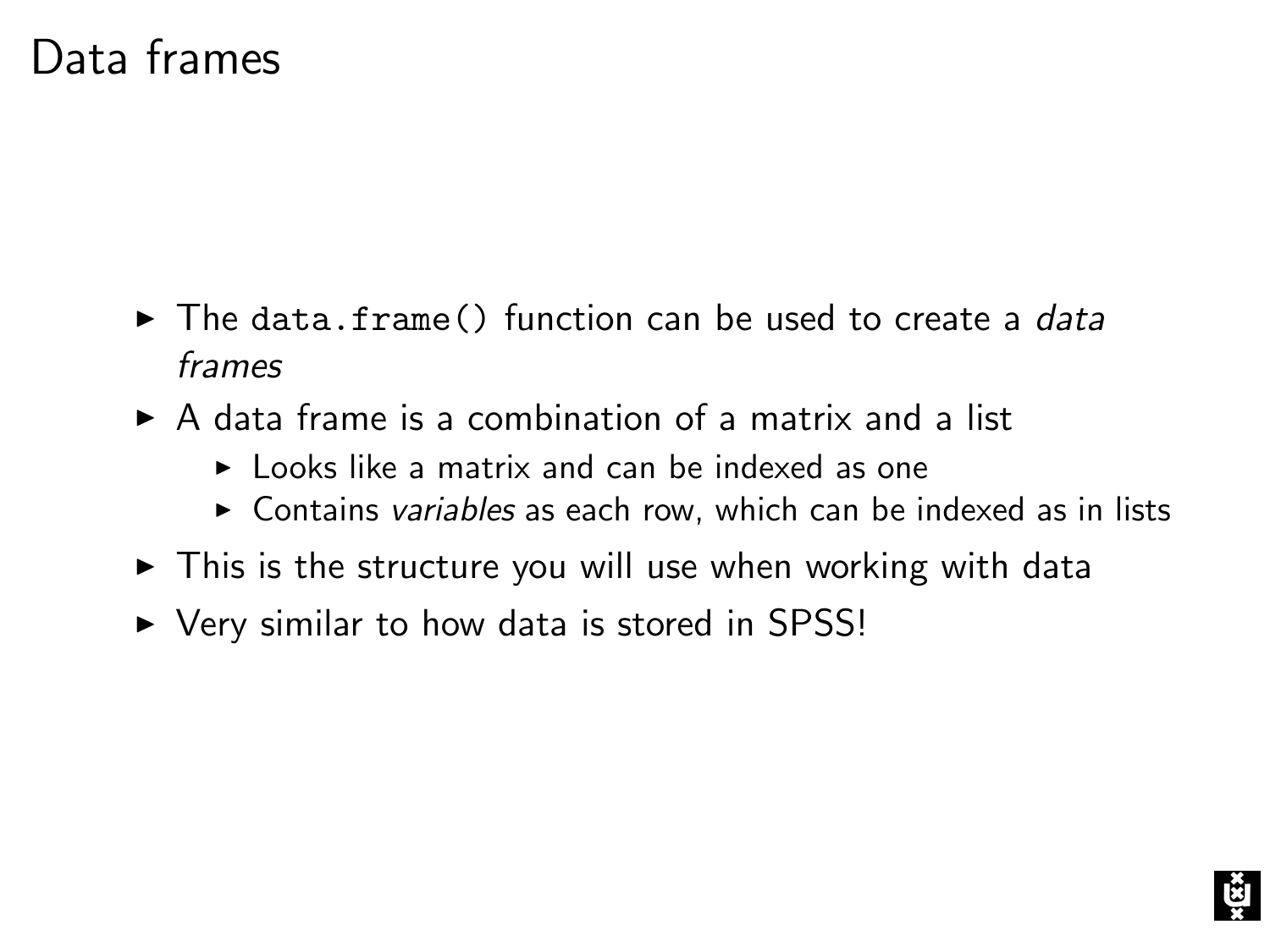## Data frames

```
# A character vector:
sex <- c("male","female","male","female")
# A logical vector:
exp <- c(TRUE,TRUE,FALSE,FALSE)
# 2 numeric vectors:
A \leftarrow c(5, 10, 1, 3)B \le -1.4# Put them in a data frame:
df1 <- data.frame(sex=sex,exp=exp,A=A,B=B)
```
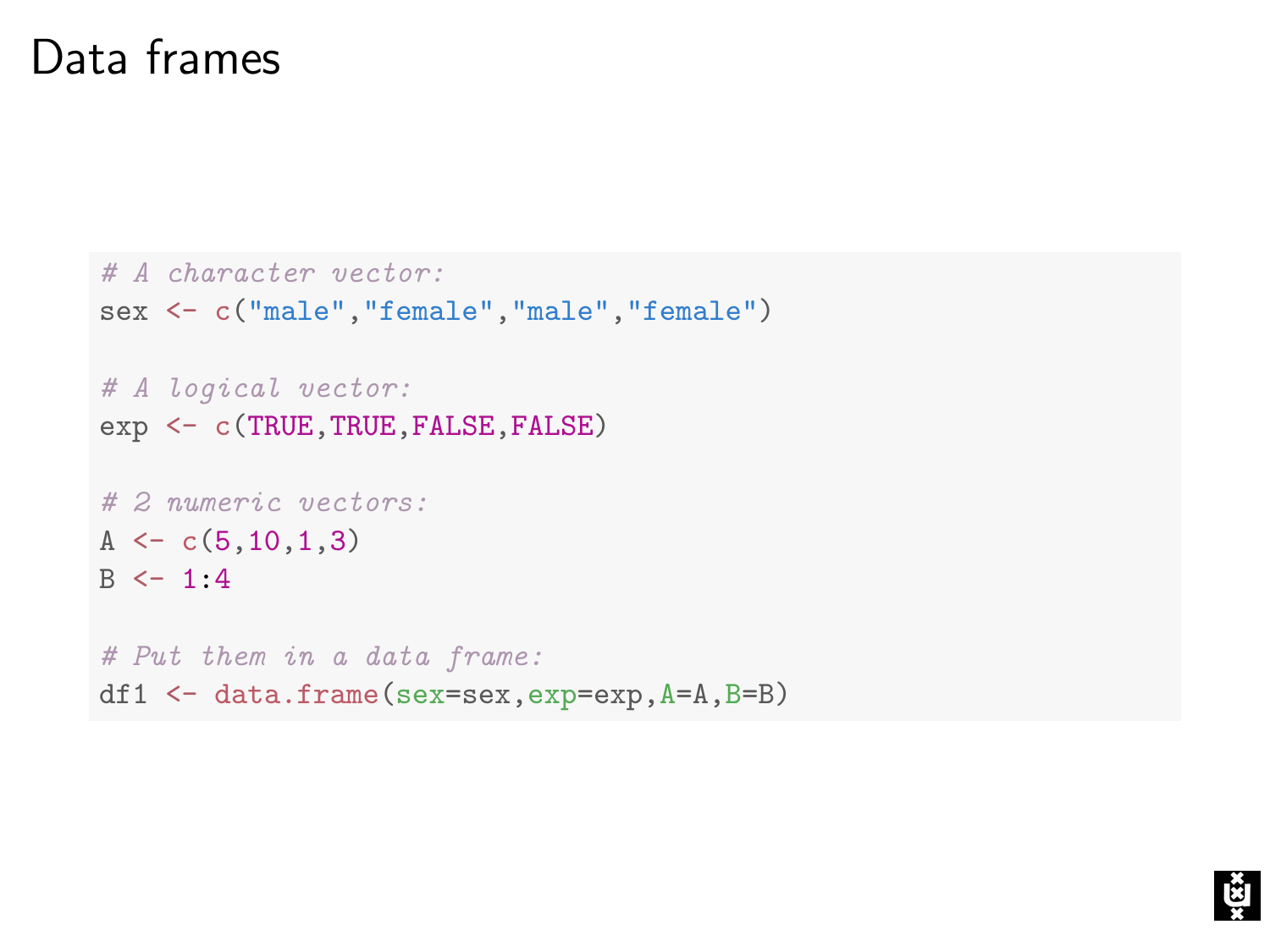# Data frames

| df1 |  |                       |  |  |  |  |  |  |  |
|-----|--|-----------------------|--|--|--|--|--|--|--|
|     |  | ## sex exp A B        |  |  |  |  |  |  |  |
|     |  | ## 1 male TRUE 5 1    |  |  |  |  |  |  |  |
|     |  | ## 2 female TRUE 10 2 |  |  |  |  |  |  |  |
|     |  | ## 3 male FALSE 1 3   |  |  |  |  |  |  |  |
|     |  | ## 4 female FALSE 3 4 |  |  |  |  |  |  |  |

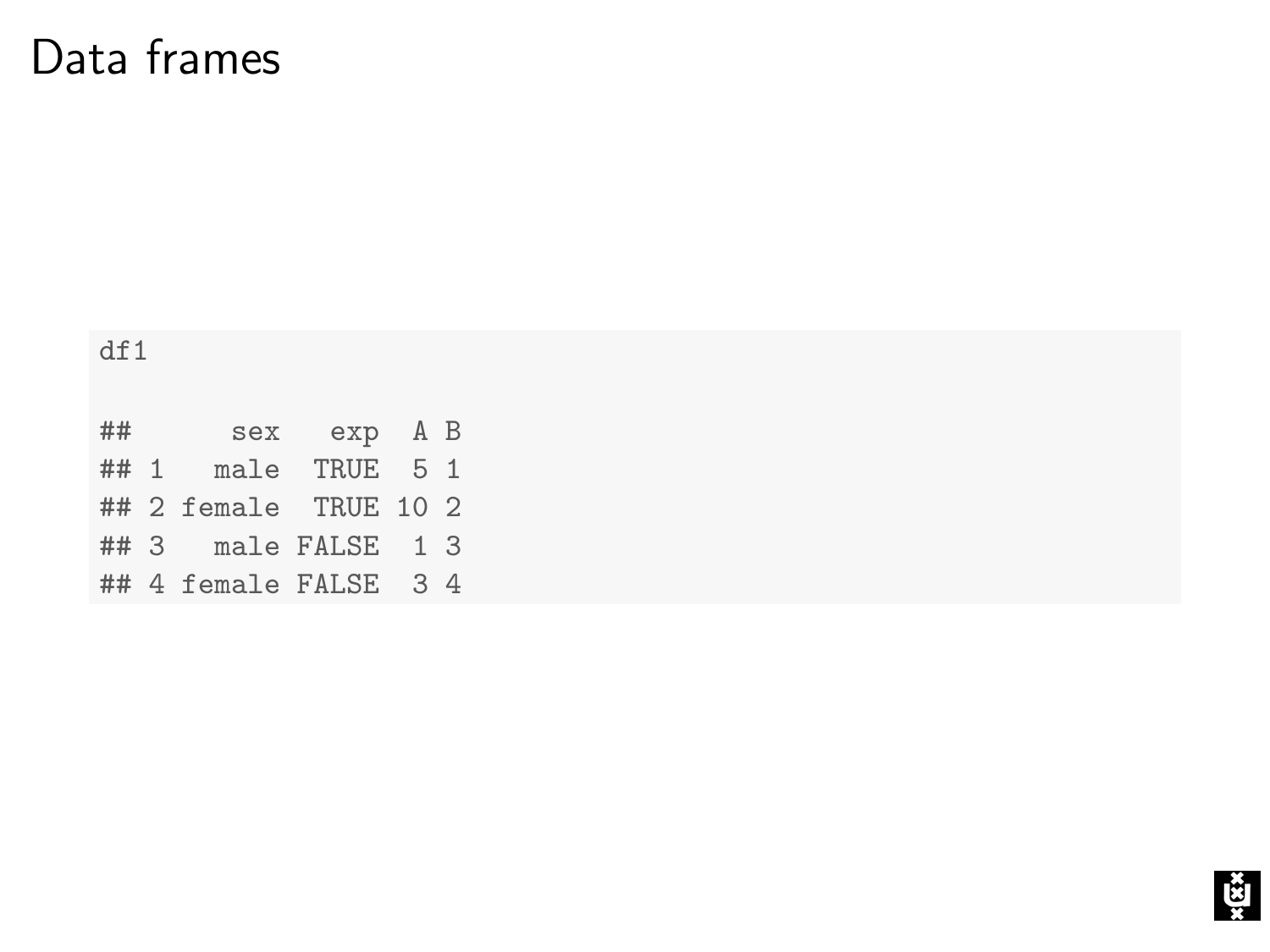### Indexing data frames

```
# Index the vector sex:
df1$sex
## [1] male female male female
## Levels: female male
df1[['sex']]
## [1] male female male female
## Levels: female male
# Subset of the data containing only A and B:
df1[,c('A','B')]
## A B
## 1 5 1
## 2 10 2
## 3 1 3
## 4 3 4
```
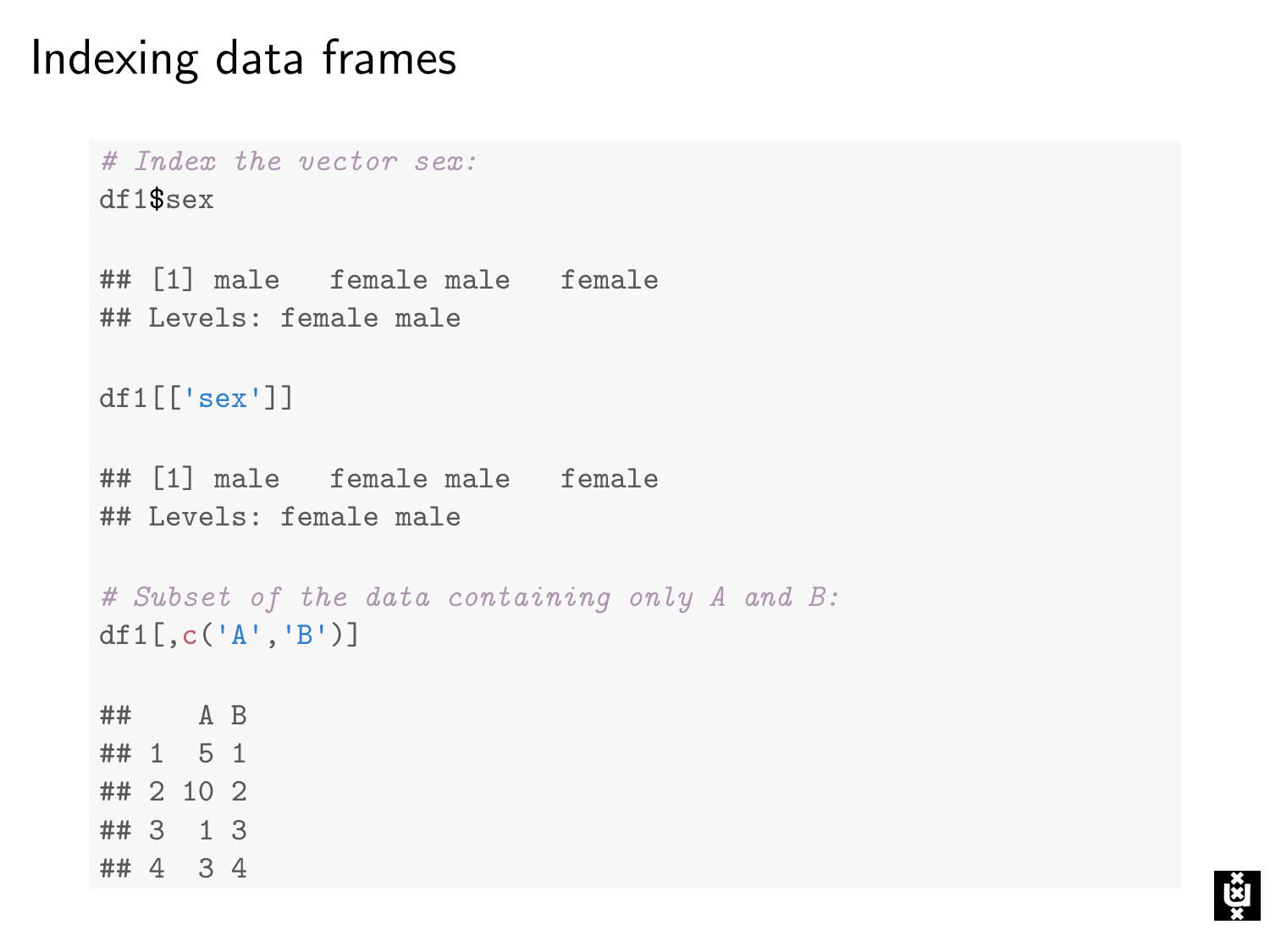# Correlation matrix

Some functions take a data frame as input. Very important in this course is the function cor, which takes a data frame as input and computes the correlation matrix. The function cov computes the covariance (unstandardized correlations).

```
# Covariance matrix:
cov(df1[,c('A','B')])
## A B
## A 14.92 -2.500
## B -2.50 1.667
# Correlation matrix:
cor(df1[,c('A','B')])
\## A B
## A 1.0000 -0.5014
## B -0.5014 1.0000
```
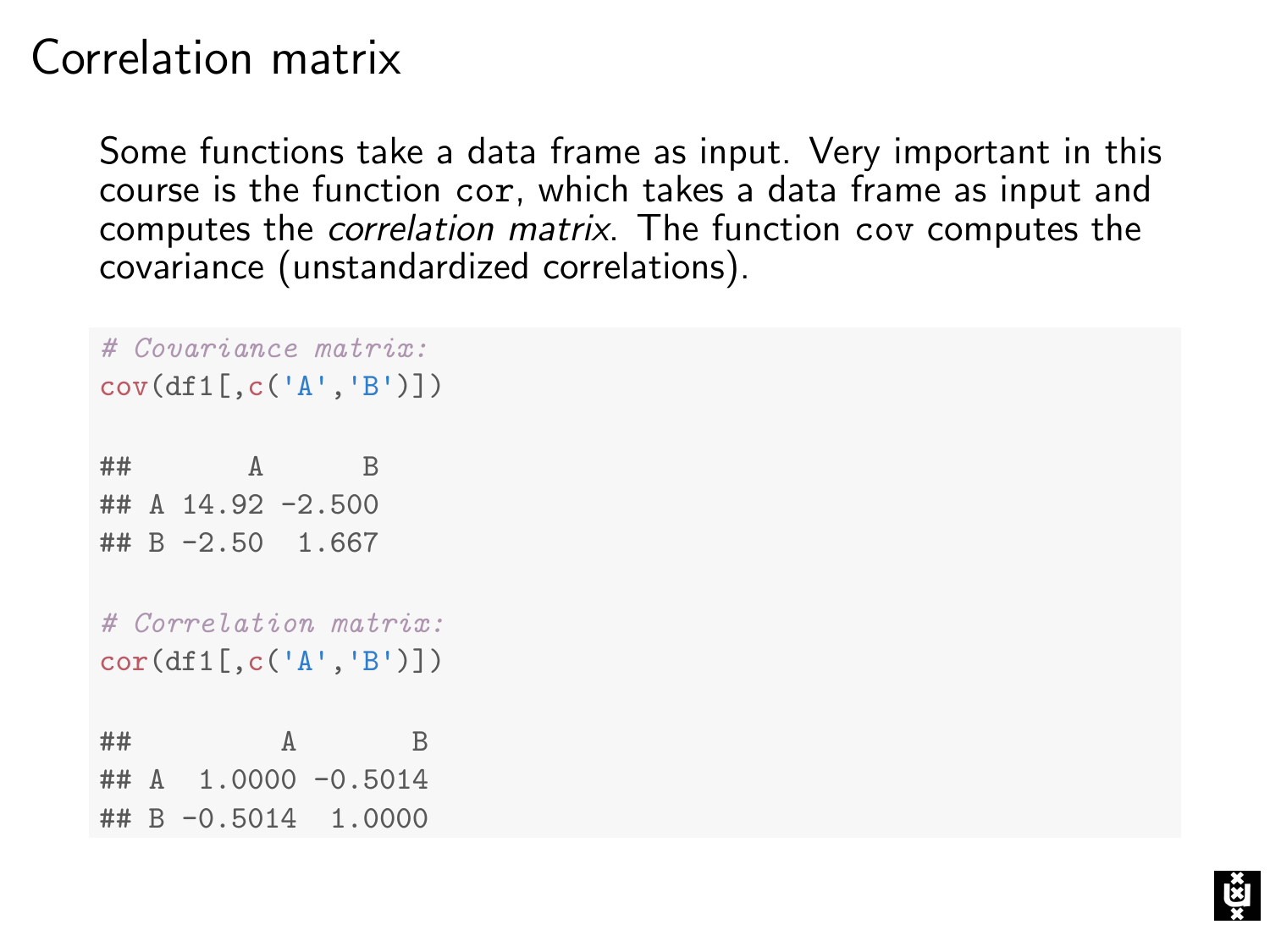### Packages

- $\blacktriangleright$  Packages are extensions contributed to R containing extra functions
- $\blacktriangleright$  They can be installed using install.packages()
- $\triangleright$  Afterwards they can be loaded using library()

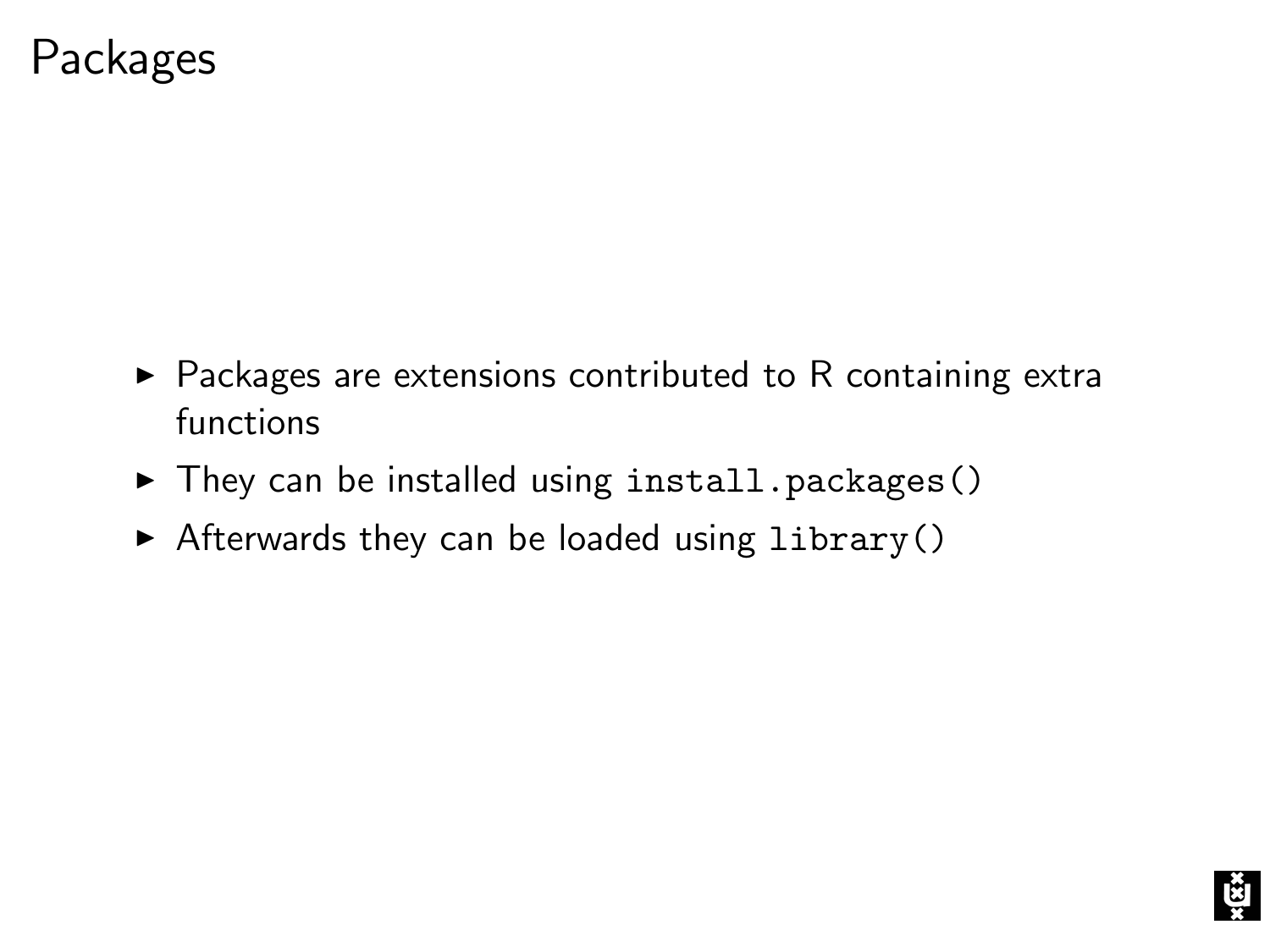#### Packages

# Install package "qgraph" install.packages("qgraph")

# Load package "qgraph": library("qgraph")

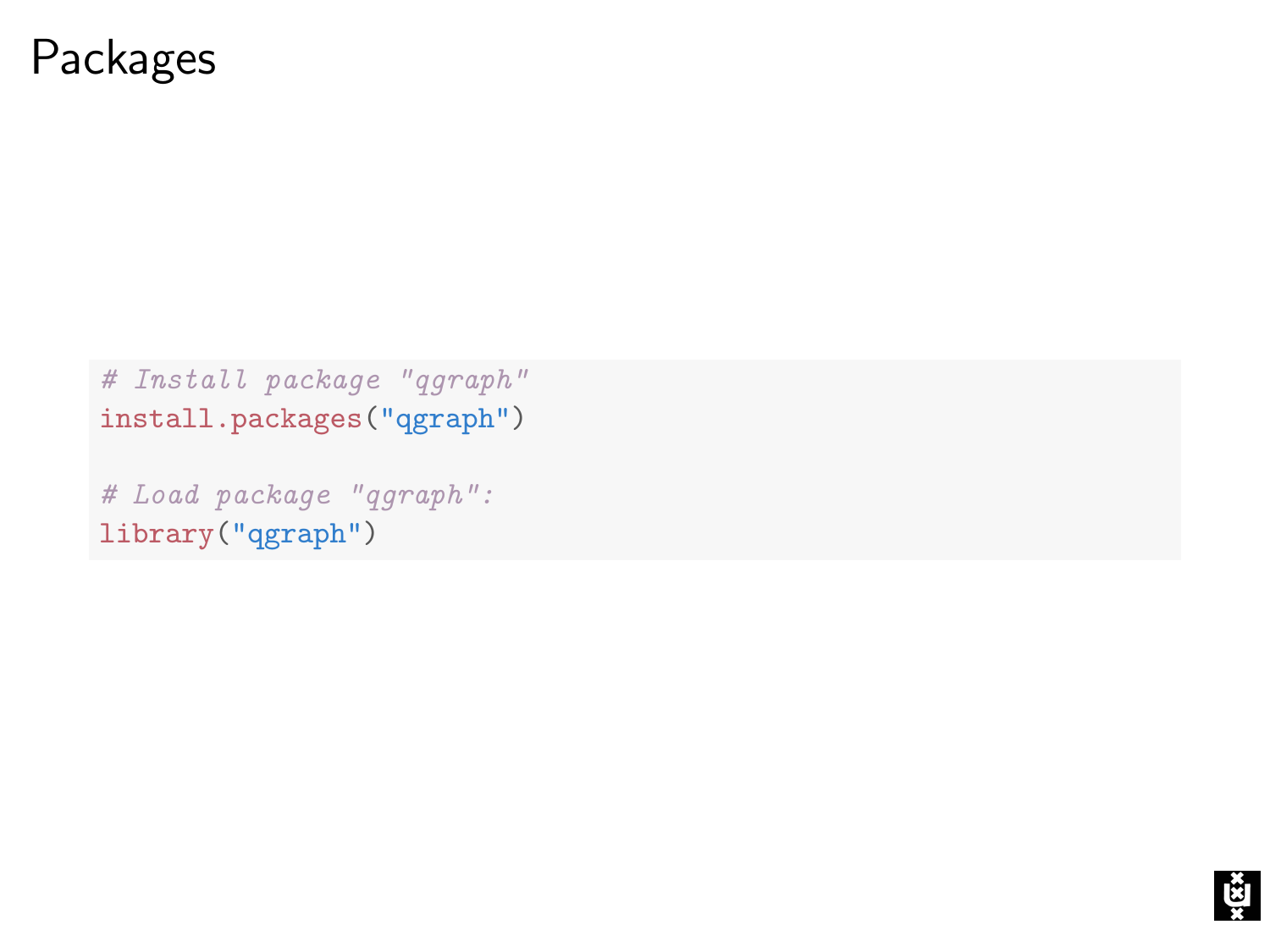# Load data into R

- $\triangleright$  There are many ways to load data into R
- $\triangleright$  The most common way is to read a plain text file (which can be exported from excel for instance) using read.table or read.csv (see their help files for how to do this)
- $\triangleright$  Because psychologists often use SPSS, it is useful to directly import data from SPSS
- $\triangleright$  This can be done using read.spss() in the foreign package.
- $\triangleright$  file.choose() can be used to select a file (it might be opened in the background of RStudio)

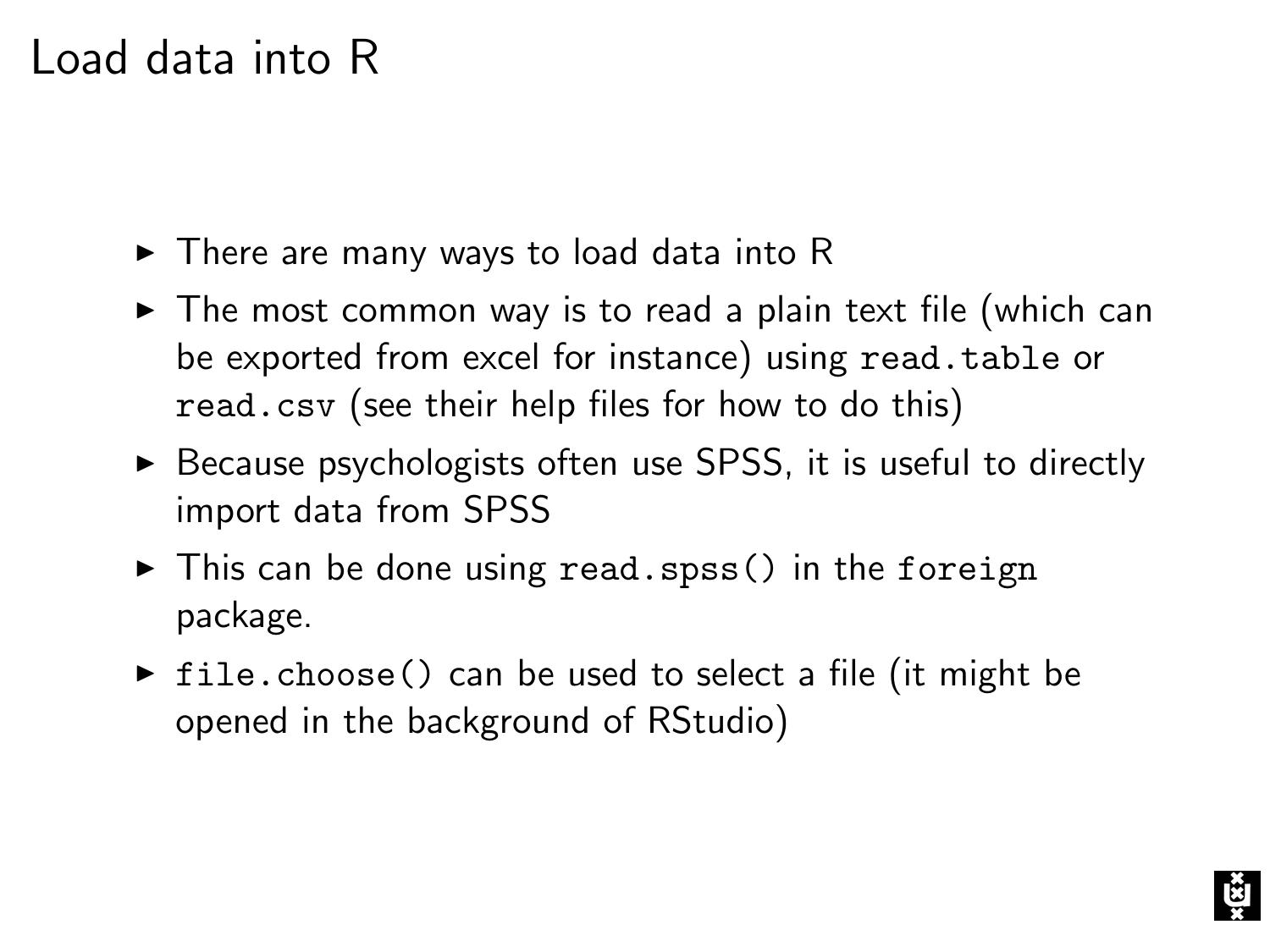### Load SPSS data into R

```
# Load package "foreign":
library("foreign")
```

```
# Select a SPSS file:
file <- file.choose()
```
# Read data: Data  $\leq$  read.spss(file, to.data.frame=TRUE) # A warning about "Unrecognized record type" doesn't seem # to be a problem, so ignore it